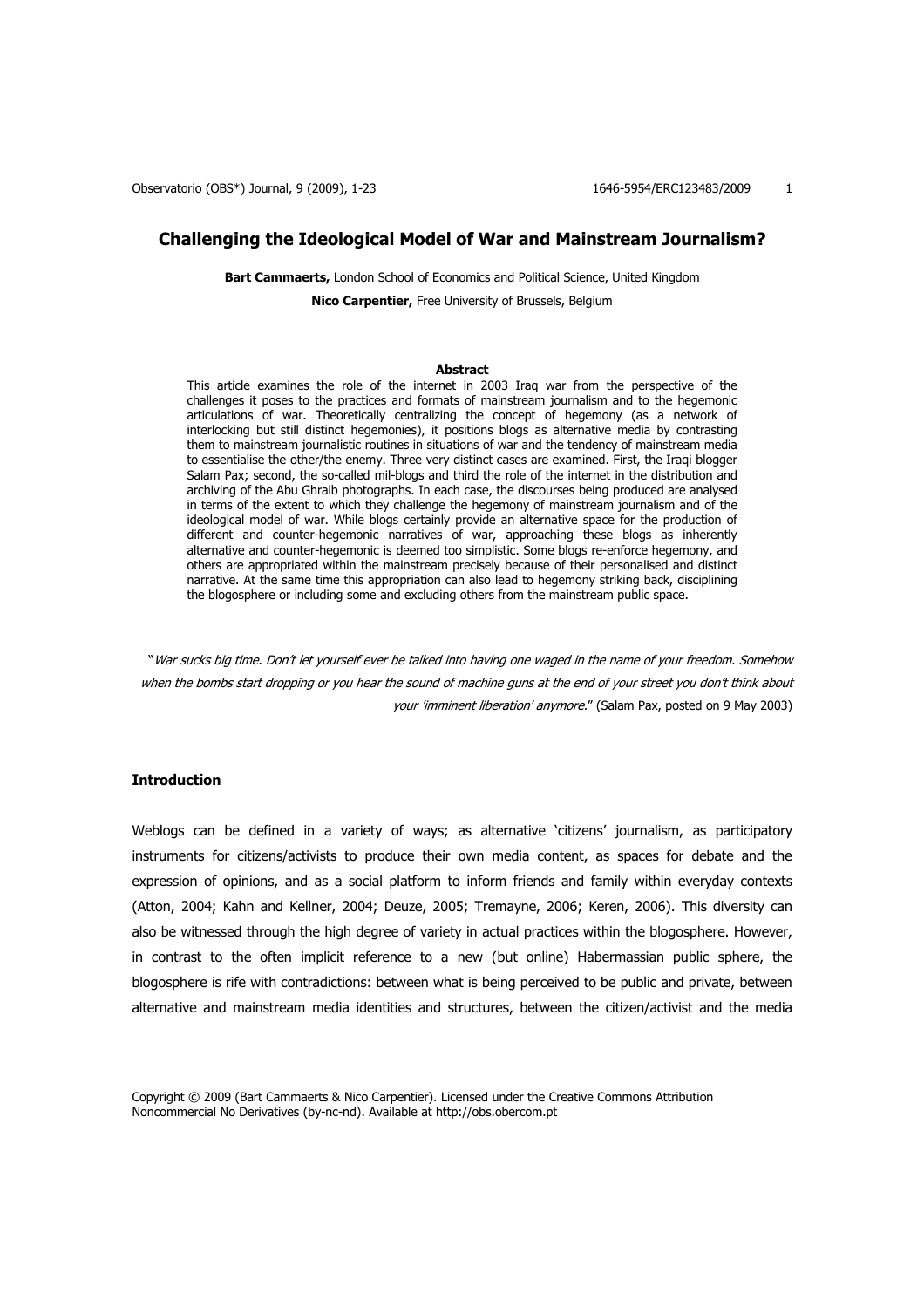## 2 Bart Cammaerts & Nico Carpentier **Cammatic Exception Conservatorio (OBS\*)** Journal, 9 (2009)

 $\overline{a}$ 

professional, and between alternative and dominant discourses and ideologies<sup>1</sup>. The immense diversity of blogs in the blogosphere, makes that the dichotomies we often construct to make sense of social reality do not necessarily fit so neatly anymore.

Despite this diversity and complexity, blogs are still usually considered to be different from other (mainstream) media at the level of authorship, form, as well as content. Rachel North, a victim of the 2005 London bomb attacks and herself a blogger, illustrates these differences in authorship and content when she defines blogs as "telling stories of the people, for the people, by the people." (quoted by Hermida, 2006). The activation of the audience at the level of media production (which includes both the blogging itself and the commenting on other people's blogs) has led authors like MacKinnon (2004: 10) to suggest that the signifier 'audience' needs to be replaced with 'information community', whilst others have preferred to introduce the concept of the 'produser' (e.g. Bruns, 2007). Allan (2002: 127) also includes form-related differences, when he describes blogs as "*personalised journalism"*, characterized by first-hand telling, personal accounts and a two-way communicative process.

Because of this articulation of difference in relation to the mainstream, blogs are often attributed an alternative and counter-hegemonic capacity (Kahn and Kellner, 2004). It is this position that allows us to bring in the theoretical notion of hegemony, however contested this concept (and the related concept of ideology) might be. Following Brooker's claim (2003: 121) that hegemony "remains a central and productive concept in the study of culture, open to further elaboration and practical work", this article explicitly aims to critically use (and enrich) the hegemony concept for the analysis of warblogs.

Firstly, the impossibility of total closure of a hegemonic order must be emphasised. Blogs exist in a discursive and material world, where a societal consensus has been achieved on a range of meanings, practices and discourses (and others remain open and contested). However dominant these hegemonic ways of thinking and acting are, and however necessary they sometimes are to support our social order, they are never all-encompassing and rigid, but always open to resistance and re-articulation (at least in the Gramscian approach to hegemony). As Mouffe (2005: 18) emphasised: "Every hegemonic order is susceptible of being challenged by counter-hegemonic practices, i.e. practices which will attempt to disarticulate the existing order so as to install other forms of hegemony."

From this counter-hegemonic perspective blogs can be seen to resist a variety of dominant ways of thinking and acting, within the media system and within society in general. But this raises a new theoretical problem, as the use of the hegemony concept risks generating a totalising dominant reality, where only one all-encompassing hegemony can be distinguished. However, a social order is not

<sup>1</sup> Blogs are also increasingly used as a new marketing and propaganda-tool for elites, (see Deuze, 2005; Cammaerts, 2008) which can be seen as a form of incorporation.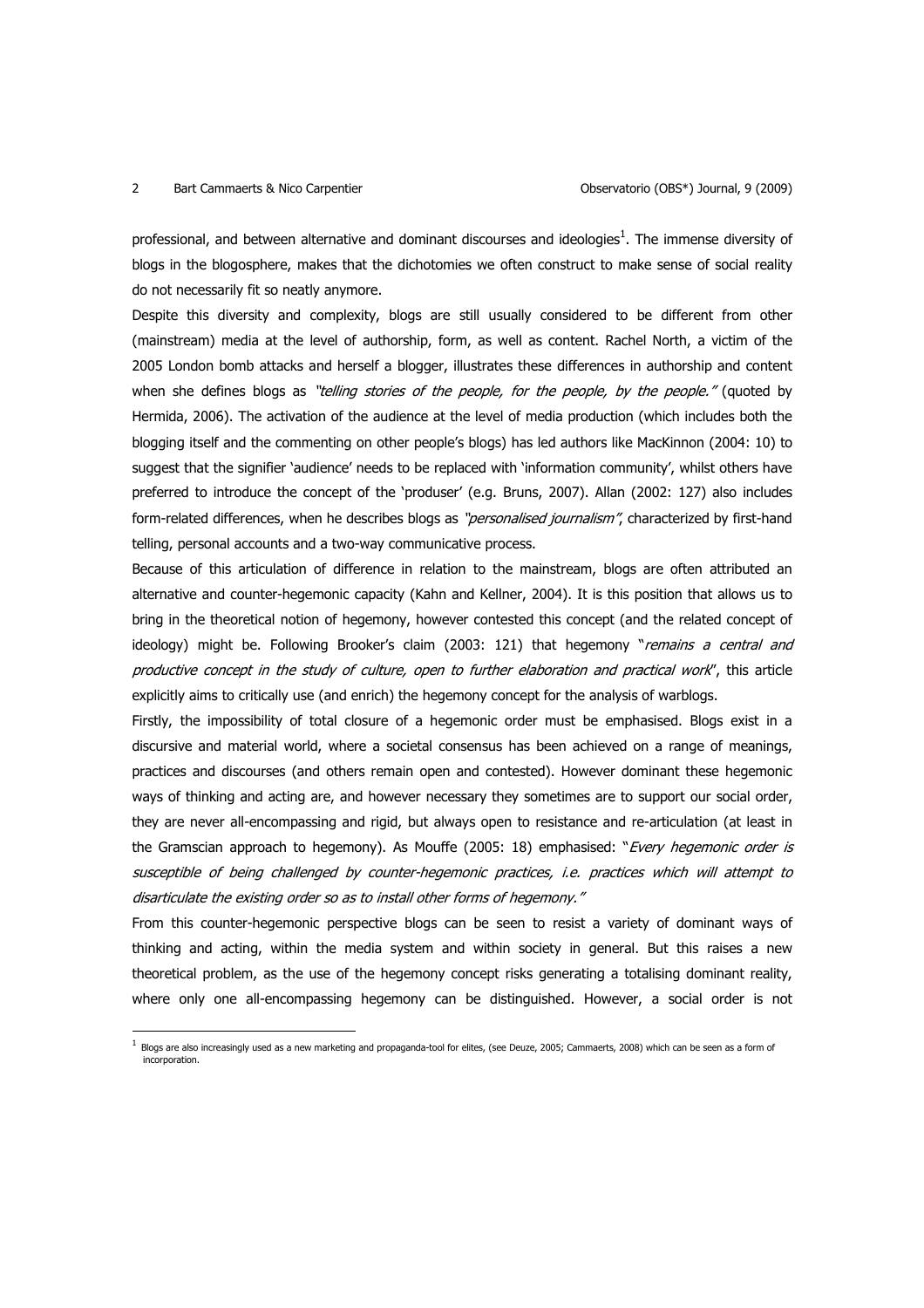constituted by merely one hegemony, but by a network of articulated hegemonies, that (sometimes) interlock, and mutually enhance and enforce each other. In this article we will focus on two interacting hegemonies, and the ways that blogs offer counter-hegemonic alternatives to these hegemonies (or not). First, there is the hegemony of the mainstream media, at the level of authorship, content and form. Mainstream media – in their organisation and production – build on access control (still restricting access to authorship mainly to media professionals who master the required procedures and practices<sup>2</sup>), and have a preference for dominant (elite) discourses, representations, formats and genres. Second, as we focus this article on warblogs, we need to add one more hegemonic discourse, which we have termed the ideological model of war. This hegemonic discourse is based on the legitimisation (and even glorification) of violent practices as a means to resolve societal conflicts, thereby transforming political opponents into enemies.

During an actual war the two above-mentioned hegemonies are activated and become intertwined. First, war is the site where hegemonic mainstream media practices become highly visible (see Carruthers, 2000: 13 and Williams, 1992: 158), also because alternative media fiercely (try to) resist them. Mainstream media practices and representations are stretched to their limits, and often start showing cracks, fissures and internal contradictions. This process of demystification can be explained by two causes: the enormous stream of practical problems that mainstream media have to face during wartime, and the confrontation with the second hegemonic level: the ideological model of war, that becomes almost inescapable for media organisations and media professionals at times of war, and which merits our detailed attention first.

## **War and the ideological model of war**

 $\overline{a}$ 

When a nation, or a people, goes to war, powerful mechanisms come into play, turning an adversary into 'the enemy'. Where the existence of an adversary is considered legitimate and the right to defend their distinct - ideas is not questioned, an enemy is excluded from the political community and has to be destroyed (Mouffe, 1997: 4). The transformation of an adversary into an enemy is supported by a set of discourses, articulating the identities of all parties involved, and generating an ideological model of war. Following Galtung and his colleagues (Galtung, 1998; Galtung, 2000; McGoldrick & Lynch, 2000; Galtung, et al., 2001) it is contended that these discourses on 'the self' and 'the enemy' are based on a series of elementary dichotomies such as good/evil, just/unjust, innocent/guilty, rational/irrational,

 $^2$  Of course, so-called citizen journalism has been used to bring non-professional voices within the mainstream media, but non-professionals' capacity for authorship remains nevertheless highly restricted.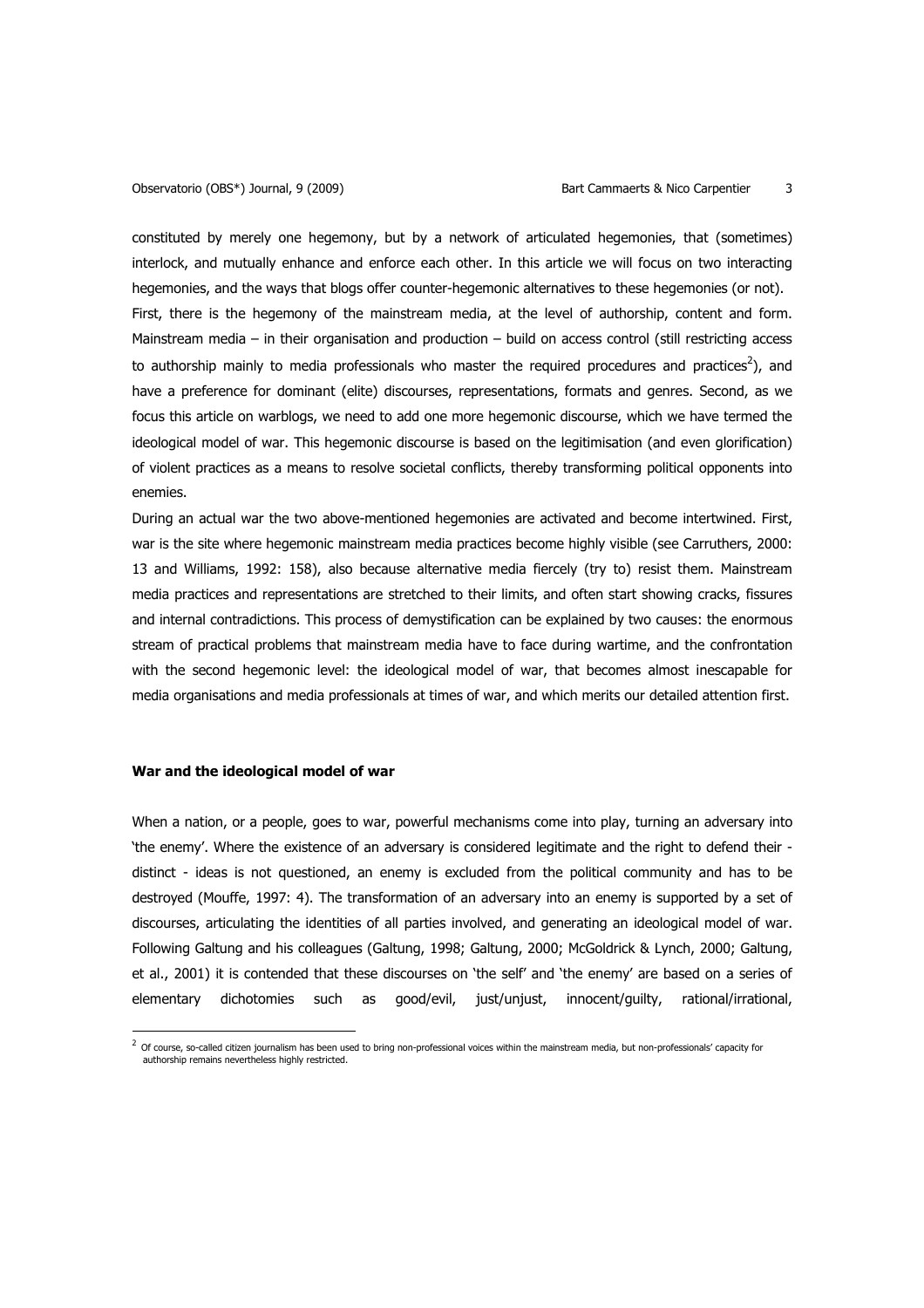### 4 Bart Cammaerts & Nico Carpentier Observatorio (OBS\*) Journal, 9 (2009)

 $\overline{a}$ 

civilised/barbaric, organised/chaotic, superior to technology/part of technology, human/animal-machine, united/fragmented, heroic/cowardice and determined/insecure. These oppositions play a key role in the hegemonic war project, which attempts to fix their meanings. Both sides claim to be rational and civilised, and to fight a good and just war, attributing responsibility for the conflict to the enemy. The construction of the enemy is accompanied by the construction of the identity of the self, clearly in an antagonistic relationship to the enemy's identity. In this process not only the radical otherness of the enemy is emphasised, but the enemy is also considered to be a threat to 'our own' identity (see also Carpentier, 2007).

States at war tend to use propaganda to hegemonise this ideological model of war that constructs the other as an enemy and as evil, which legitimates its destruction. Both military and political spokespersons will ideologically frame all military actions as good and necessary, for instance by referring to the need to safeguard the territory (e.g. from terrorism), to free another country's people from a ruthless dictator or to protect world peace. One of the major targets of the state's propaganda efforts are the mainstream media and a wide range of information management techniques have been developed in order to influence the (news) media's output.

In many cases the ideological model of war is simply too difficult to escape. As these discourses on the enemy and the self have been hegemonised and turned into common sense, they also become the interpretative frameworks of media professionals. Taking Westerståhl's (1983) approach on objectivity<sup>3</sup> as a starting point, this ideological privileging of a specific interpretative framework strongly affects the construction of factuality and impartiality, and directly impacts on journalistic practices. In other words: what is to be defined as relevant and truthful, what fits within the balancing operation, and what is considered relevant enough to become represented in the media, is contingent upon the ideological model of war.

Moreover, journalistic procedures and rituals (Tuchman, 1972) increase the discursive weight of this ideological model. The mainstream media for instance attribute high relevance to the narration of war, supported by a continuous flow of images. These narrations are combined with the mainstream media's focus on elite sources. During periods of war this frequently provides the political and military leadership (and their discourses) unmediated access to the media, for instance through live and uninterrupted broadcasts of speeches-to-the-nation and press conferences. This focus is further complemented by the contextualisation of war by military experts, often-retired military or academics that comment upon the military strategies under development. And apart from the workings of the ideological frameworks

 $^3$  Westerståhl's model distinguishes between factuality and impartiality. Factuality has two components: relevance and truth(fullness). Impartiality also has two components: balance and neutrality.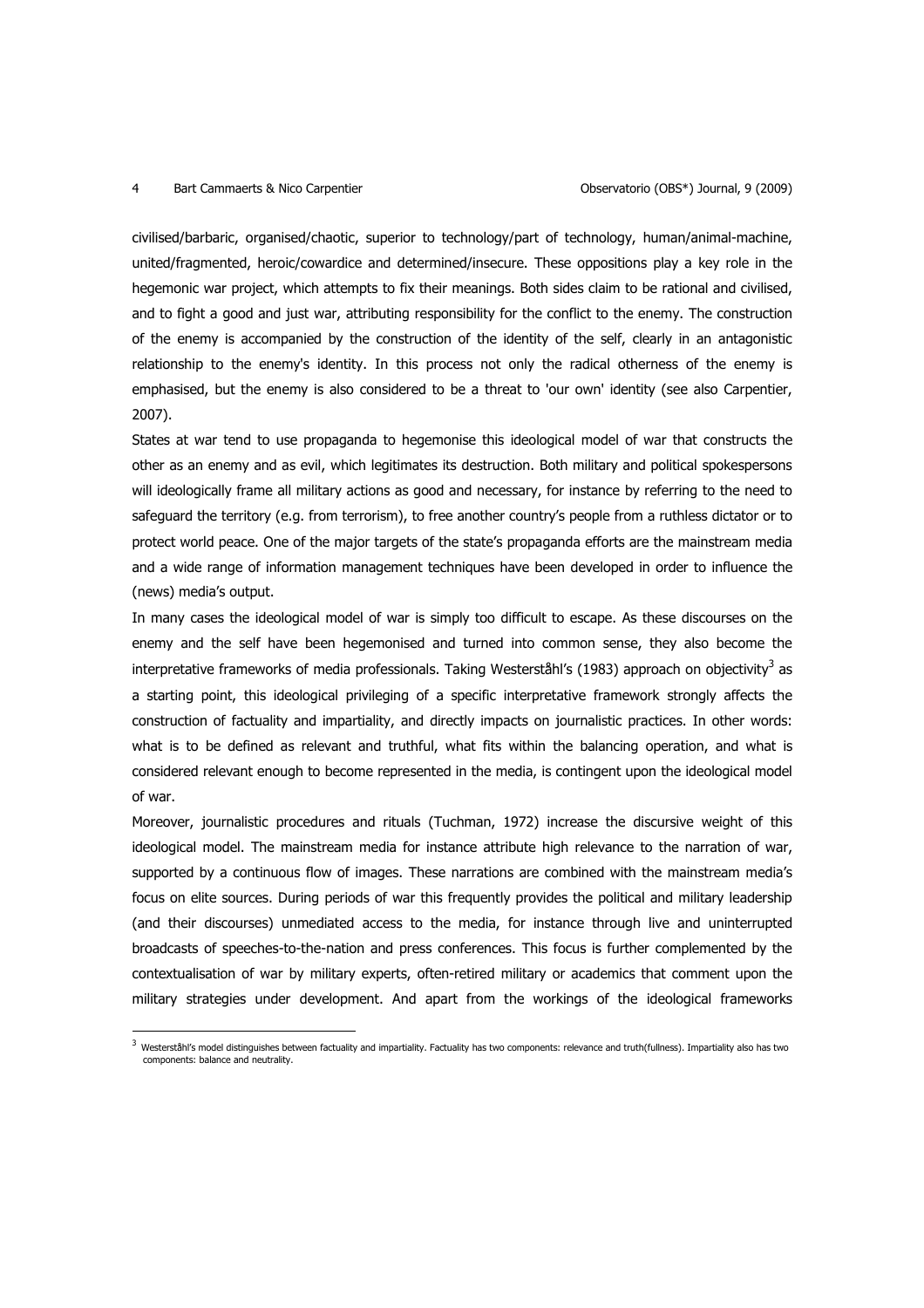discussed above, the procedures and rituals that try to guarantee the factuality of the media output (source diversity, and check and double check) often fail during periods of war due to temporal and spatial constraints. Moreover, access to information is often scarce and dangerous to obtain. In many cases this problem has led to speculation and misinformation, fed by assumptions based on the ideological model. A good example of this was the issue of the existence of WMD during the 2003 Iraqi War.

In summary, the mainstream media's war coverage often contains two different hegemonies. First, they contain the ideological model of war that dominates the cultural sphere in which they operate. This hegemonic model defines 'the self' and 'the enemy', and connotes them positively or negatively. Secondly, the mainstream media's war coverage is based on procedures, rituals and values that are in themselves also hegemonic, and become very visible at times of war. All these practices remain firmly embedded with the ideological model of war that frames the images that are shown and the analyses that are made. At the same time the mainstream media's practices and preferences also tend to exclude a number of other approaches that transcend the sanitised narration of war, that allow 'ordinary people' to speak, and that deconstruct the traditional dichotomies of the ideological model of war.

## **Alternative voices**

 $\overline{a}$ 

Although the processes described above often characterise the mainstream media output, care should be taken not to homogenise the diversity of media organisations, practices and outputs. In a number of cases mainstream media have managed to produce counter-hegemonic discourses and provided spaces for critical debate, in-depth analysis and humour. They have also, on a number of occasions, shown the horrors of war. Some even attempted to counter some of the basic premises of the ideological model<sup>4</sup>, by giving a face to Iraqi victims or by paying attention to the strong European and the less strong US popular resistance against the war (see also Couldry and Downey, 2004).

Nevertheless, because of the mechanisms and characteristics of mainstream media war reporting described above and the sensitive, emotional nature of an armed conflict, alternative media organisations and communication channels are more apt at offering counter-hegemonic discourses and identities. These threaten the mainstream media's double hegemony, situated at the level of the hegemonic ways of covering war on the one hand, and at the level of the hegemonic ideological model of war itself on the other hand.

<sup>4</sup> A modest but interesting example is provided by the North Belgian newspaper De Morgen on April 4, 2003, when referring to the US-led coalition as a '*mini*coalition'.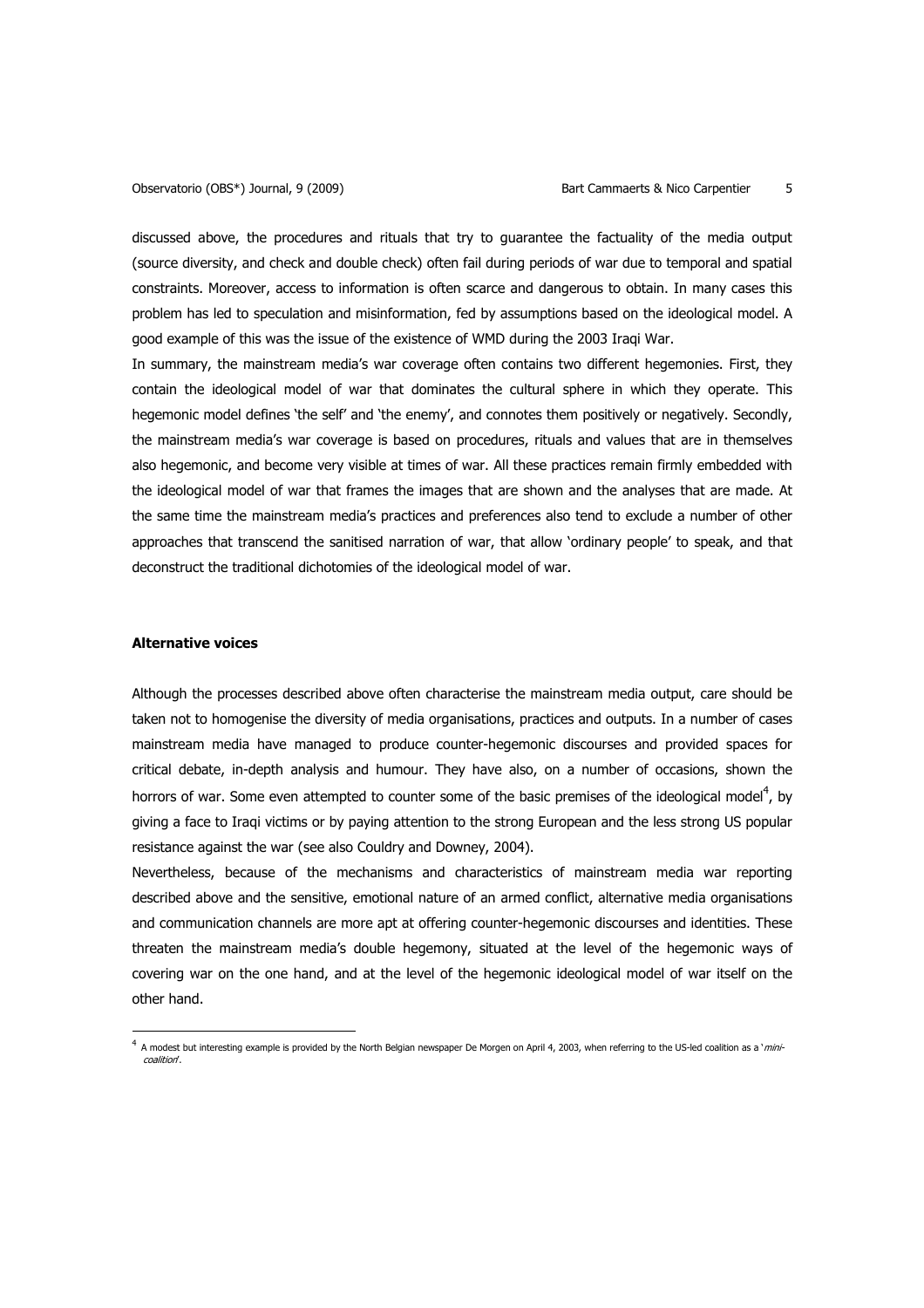## 6 Bart Cammaerts & Nico Carpentier **Cammater Canada Englisher Capacity** Observatorio (OBS\*) Journal, 9 (2009)

Blogging is seen as one of the sites where these hegemonies are disrupted or at least challenged. Maher (2006: 4) for instance notes that war-time blogging, among others, points to "the possibility that the blogosphere may be an emerging alternative to the mass media as a source of news and a site for political action". Stanyer (2006: 405) states that blogs "offer an unmanaged space for attitude expression that is not controlled by gatekeepers of various kinds", thereby relating to the lack of gatekeepers and control mechanisms to express opinions in public spaces.

At the same time there is an unwarranted optimism embedded in such remarks, as the relationship between blogs and the network of articulated hegemonies is highly complex and above all unstable. Firstly, these blogs do not always face both hegemonies head on, but often negotiate a critical position in relation to these two dominant positions. Secondly, they tend to change over time, as these alternative voices sometimes become incorporated by the mainstream. To illustrate this complex relationship between blogs, (counter-)hegemony and compliance, three cases, with very different relations to the network of articulated hegemonies, were selected<sup>5</sup>. This selection is based on the matrix in Table 1, where (despite the many nuances) in one case study both hegemonies are disrupted, in another case only one hegemony is disrupted, and in the third case none of these hegemonies are (initially) disrupted. These three cases were carefully selected based on their prominence in academic and societal debates, in order to reflect and illustrate the complexity of the unstable dialectic between hegemonic and counter-hegemonic forces. As such they will be analysed in relation to their capacities or incapacities to destabilise the above mentioned hegemonies – the hegemony of mainstream media routines, forms and content and the hegemony of war, constructing a righteous self, an enemy, legitimate to destroy and a victim to be saved. The first case, the blogger Salam Pax, shows how a blog can resist both hegemonies, by launching a more alternative and personalised account into the public space which at the same time contrasted with the traditional images of cheering Iraqis. The second case, of the so-called military-blogs, illustrates how blogs can resist mainstream (hegemonic) formats by offering narrations of eye-witness accounts but include both hegemonic pro-war positions, and counter-hegemonic anti-war positions (see also Wall, 2006). At the same time, all mil-bloggers have to negotiate a complex (and unequal) relationship with the military command structure. A third case, the Abu Ghraib pictures, disrupts the clear-cut difference between mainstream and alternative media even more. This case stresses the importance of hegemonic mainstream media (and journalism) to uncover pictures hidden in 'alternative' interpersonal on-line networks. At the same time these pictures can be seen as extreme versions of the ideological model of

<sup>&</sup>lt;sup>5</sup> These cases were also used in an analysis of participatory journalism (Cammaerts and Carpentier, 2005).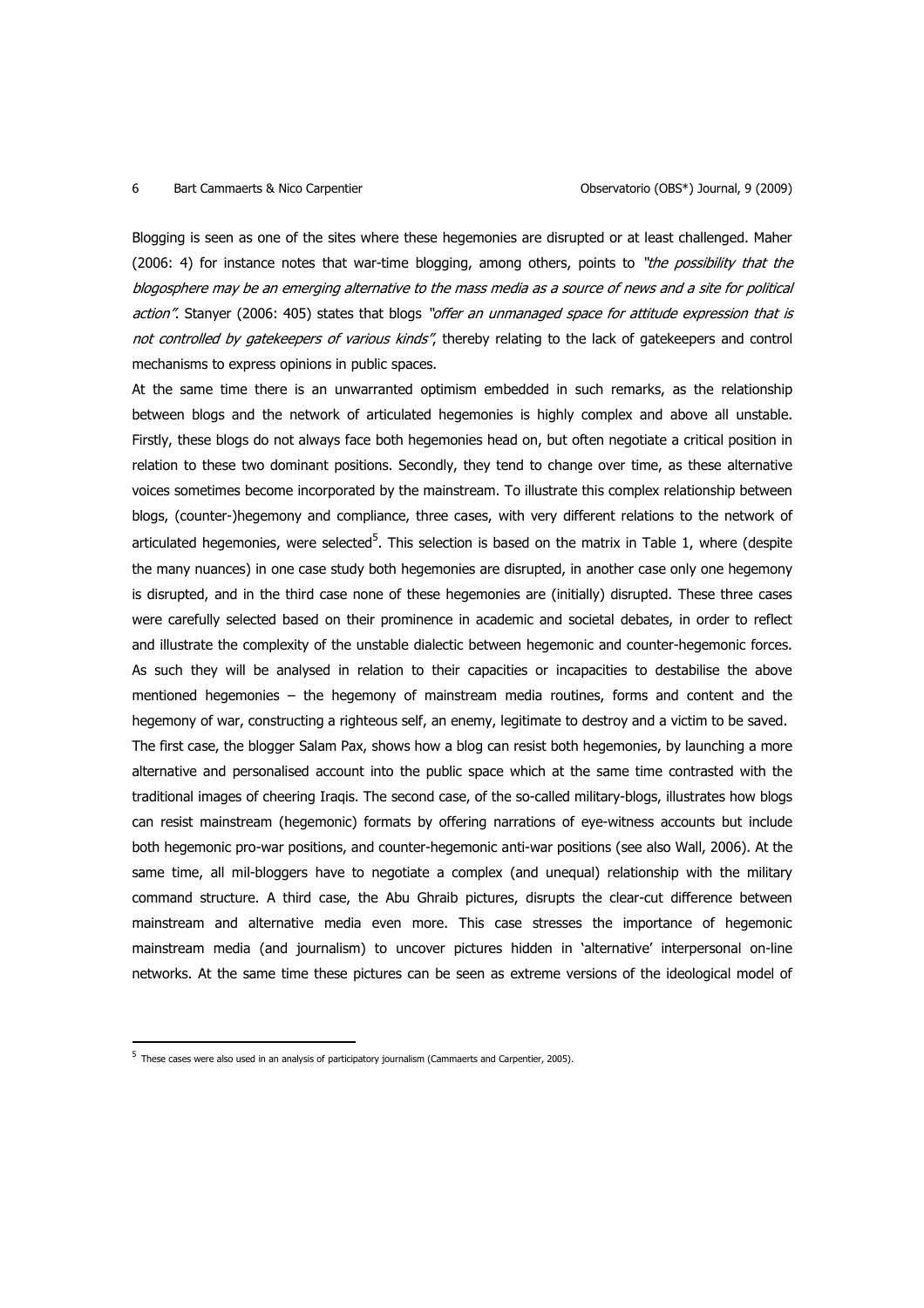war. In relation to the mainstream media hegemony and the ideological model of war, the three case studies can be situated as follows:

|              |                                                    | <b>Relation to the mainstream</b><br>media hegemony                                                  | Relation to the hegemony of<br>the ideological model of war                                     |
|--------------|----------------------------------------------------|------------------------------------------------------------------------------------------------------|-------------------------------------------------------------------------------------------------|
| Salam Pax    |                                                    | Personal narrations but being<br>incorporated in the mainstream<br>media space                       | Disrupting dichotomies                                                                          |
| Mil-bloggers | *A Day in Irag<br>*My War: killing<br>time in Iraq | Personal narrations (but restricted<br>by censorship)                                                | Disrupting dichotomies (but<br>restricted by censorship)                                        |
|              | *American Citizen<br>Soldier                       |                                                                                                      | Normalising dichotomies (but)<br>restricted by censorship)                                      |
| Abu Ghraib   |                                                    | Covered in 'alternative' (personal)<br>internet-supported networks;<br>uncovered by mainstream media | Production of photos based on<br>ultra-hegemony; societal reactions<br>became counter-hegemonic |

#### **Table 1: Overview of the three case studies**

This case study analysis of the discourses being produced through blogs, both textual and visual, was guided by two main sets of questions. 1) To which extent do these discourses disrupt the hegemony of (the ideological model of) war and the hegemony of mainstream journalism? In which cases do these discourses align themselves with these interacting hegemonies?; and 2) What is the reaction of mainstream media to the counter-hegemonic challenges of their own identity and of the disruptions to the pervasive ideological model of war?

## Salam Pax: disrupting the hegemonic definition of 'the Other'

The Salam Pax blog is an illustration of the ability of bloggers to disrupt both hegemonies. Salam Pax, known as the Baghdad Blogger<sup>6</sup>, is an affluent, western-educated architect, with good knowledge of English, likeable from a Western perspective, not extreme or fundamentalist, and also a member of the suppressed gay community in Iraq (Melzer, 2005). He started a blog to keep in touch with his friend Raed who left for Jordan to study. Although the Baghdad blogger is not an average Iraqi, he did provide, during and in the aftermath of the invasion, a critical counter-weight to mainstream war reporting. As Allan

<sup>&</sup>lt;sup>6</sup> See URL: http://dear\_raed.blogspot.com/ and his new blog: http://justzipit.blogspot.com/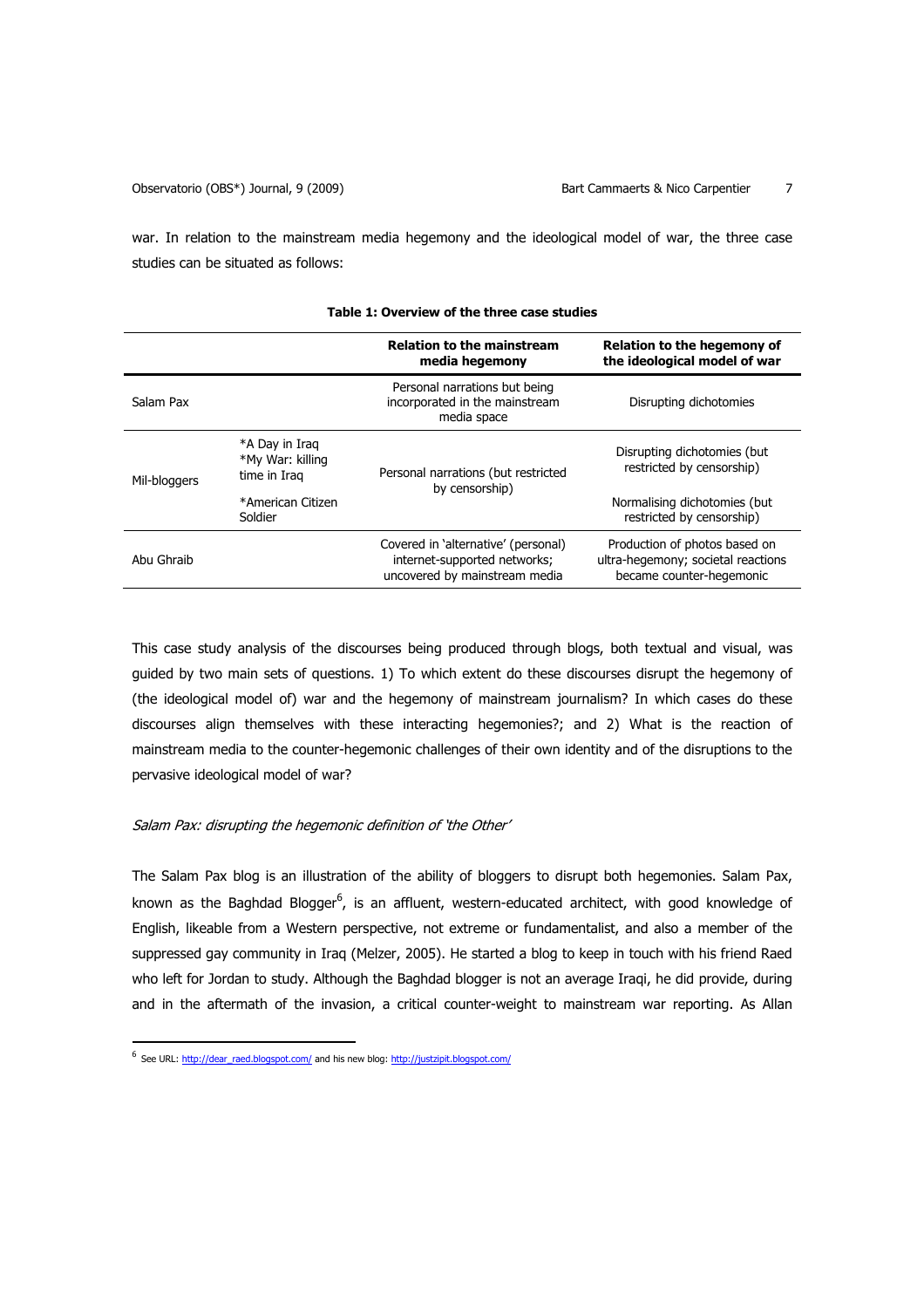## 8 Bart Cammaerts & Nico Carpentier **Cammatic Exception Conservatorio (OBS\*)** Journal, 9 (2009)

(2006: 110) points out, Salam Pax provided "a stronger sense of immediacy, an emotional feel for life on the ground, than more traditional news sites".

Blogging – as a technology of the self (Foucault, 1988) – is strongly based on the narration of the self; they "express personal fear, insecurity, and disillusionment, [which are] anxietieslooking for partners in crime" (Lovink, 2007). Through this personalised narration, the blogger offers his readers a counterhegemonic format. But, as some of the excerpts below illustrate, this personalised narrative of war – from inside Iraq – also contradicts the prevailing good-evil dichotomy that classifies Iraqi either as victims of the dictatorship that welcome the American army as liberators, or as supporters of the Iraqi regime. Through his lived experience of being under fire, his claim that "*the American government is getting as many* curses as the Iraql" (Salam Pax, 30/03/2003<sup>7</sup>) critiques the very heart of the hegemonic western ideological model of war. Also, his auto-biographical account, the use of 'I' was crucial in establishing trustworthiness and authenticity among an ever increasing audience. As Whitlock (2007: 25) notes:

Pax is a sign of what happens when testimony – the act of bearing witness to an event, of providing or establishing evidence before an actual or projected audience – moves into cyberspace and goes to war.

As the excerpts below show, Salam Pax is highly critical of the mainstream media and its practices he considers cynical, but his mere existence (and postings) already constituted a critique towards the mainstream media on a number of levels. As a witness he could - as no journalist could - simultaneously write from the position of an expert, an independent observer and a citizen journalist. His private experiences, grounded in his cultural expertise, were communicated directly, without the mediation of professional journalists. In doing so, he generated an alternative media practice that created exceptional insights and bypassed the professional journalistic culture of detachment. Through his inside reporting he also laid bare the unavoidable artificiality of the outside reporting of most western journalists that were struggling with getting physical and cultural access. The artificiality of the presence of mainstream journalists is also illustrated by the discussion of the two female journalists about moving from Baghdad to Pyongyang: journalists come, report and move on to the next conflict. In contrast, Salam Pax lives in Baghdad.

<sup>&</sup>lt;sup>7</sup> See URL: http://dear\_raed.blogspot.com/2003\_05\_01\_dear\_raed\_archive.html (Retrieved on 20 December 2008).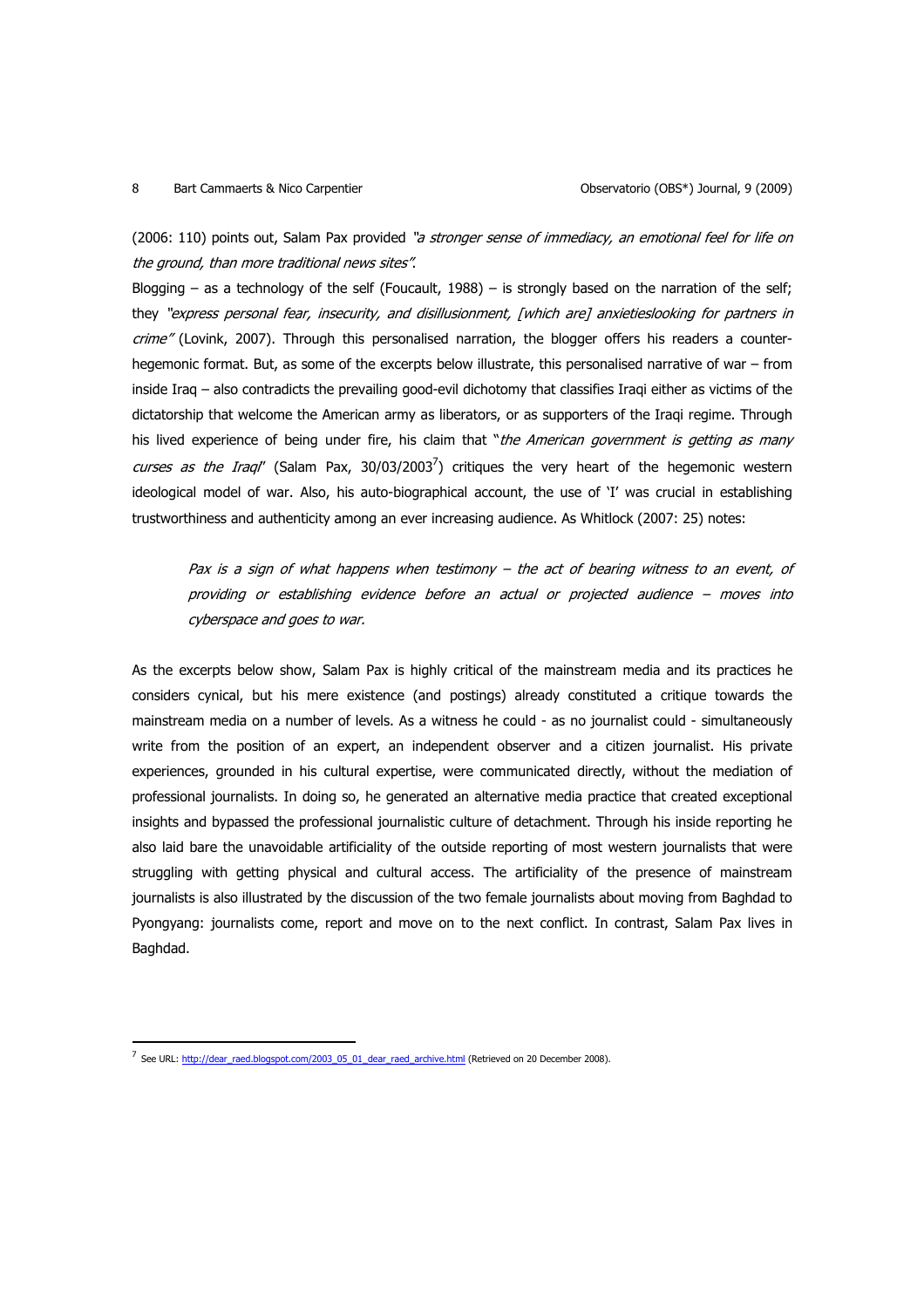#### **Selected excepts from Salam Pax's blog**<sup>8</sup>

### **Excerpt Posting 24/03/2003:**

Last night's bombardment was very different from the nights before. It wasn't only heavier but the sound of the bombs was different. The booms and bangs are much louder; you would hear one big bang and then followed by a number of these rumbles that would shake everything. And there are of course the series of deep dob-dob-dobs from the explosions farther away.

### **Excerpt Posting 30/03/2003:**

If we had a mood barometer in the house it would read "to hell with saddam and may he quickly be joined by bush". No one feels like they should welcome the American army. The American government is getting as many curses as the Iraqi.

#### **Excerpt Posting 23/04/2003:**

 $\overline{a}$ 

A conversation overheard by G. while in the Meridian Hotel – the Iraqi media center :

Female journalist 1: oh honey how are you? I haven't seen you for ages. **Female journalist 2:** I think the last time was in Kabul.

Bla bla bla Bla bla bla

**Female journalist 1:** have to run now, see you in Pyongyang then, eh? **Female journalist 2: absolutely.** 

Iraq is taken out of the headlines. The search for the next conflict is on. Maybe if it turns out to be Syria the news networks won't have to pay too much in travel costs.

As Hebdige already argued in 1979, resistance against dominant structures and cultures always risks incorporation. In the Salam Pax case, even during the invasion and immediately after it, several newspapers in Europe and the US started to re-print excerpts of his blog. Not surprisingly – being the living evidence of the ideological complexity of the position of the Iraqi citizen – doubts about his authenticity also started emerging within the blogosphere. Countering these doubts about his authenticity and thereby re-establishing his credibility (Kahney, 2003)**,** Peter Maass of the New York Times Magazine and Rory McCarthy, a journalist for The Guardian, managed to track down Salam Pax in Baghdad in May 2003 (Maass, 2003; McCarthy, 2003). The UK newspaper The Guardian also offered him a platform in their newspaper, thereby co-opting and/or propelling him in the mainstream public space as a valuable and trustworthy source of alternative information. His blog-writings were also published in book form

<sup>&</sup>lt;sup>8</sup> See URL: http://dear\_raed.blogspot.com/2003\_05\_01\_dear\_raed\_archive.html (Retrieved on 20 December 2008).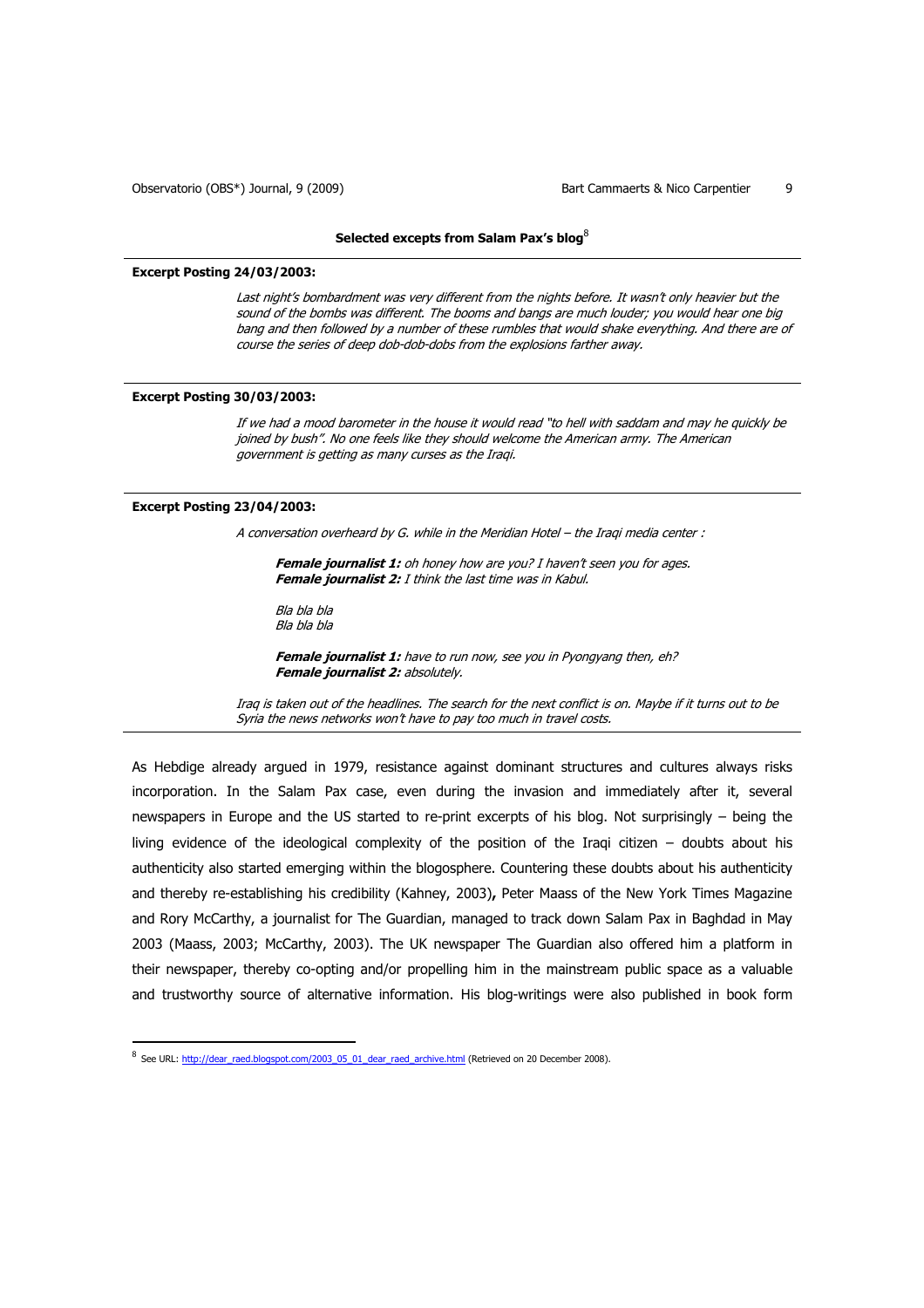### 10 Bart Cammaerts & Nico Carpentier **Disk Camman Carpentier Carpentier Carpentier** Observatorio (OBS\*) Journal, 9 (2009)

(Salam Pax, 2003). Furthermore, Salam Pax produced a series of documentaries for Guardian Films (Salam Pax, 2005).



**Source:** Guardian Films

Salam Pax thus evolved from being a concerned Iraqi citizen blogger into a foreign (war) correspondent, filmmaker and author. In doing so he was incorporated by the mainstream media, which unavoidably recontextualised his writings. However, he did not lose his alternative voice, critiquing the ideological model of war. From a different angle, this also shows the capacity of (some segments of) mainstream media to carry alternative voices and provide a forum for dissident discourses.

## Mil-blogs: rendering the private self visible

 $\overline{a}$ 

Besides Iraqi citizens, also US military personal and their families increasingly use blogs to connect the front with the home front and vice versa $^9$ , but also (at times) as a platform to disseminate alternative representations of war and personal accounts of how this is being experienced by the soldiers themselves and their families. These published private experiences – rendering the private public and above all visible for a potentially global audience – again contradict (and implicitly critique) the mainstream media's focus on the abstract narration of war that leaves little space for the concrete narrations of the lives and experiences of individual soldiers (and Iraqi's). Similarly, the publicness and visibility of these ordinary soldiers taking the floor contradicts the mainstream media's focus on expert knowledge and elite representation. In this sense, these blogs are again alternatives to the mainstream media's way of

<sup>9</sup> To witness the popularity of the internet amongst soldiers and their families, it suffices to visit portal-sites such as http://www.military.com/blogs or http://www.milblogging.com/, providing a gateway to a diversity of military related weblogs.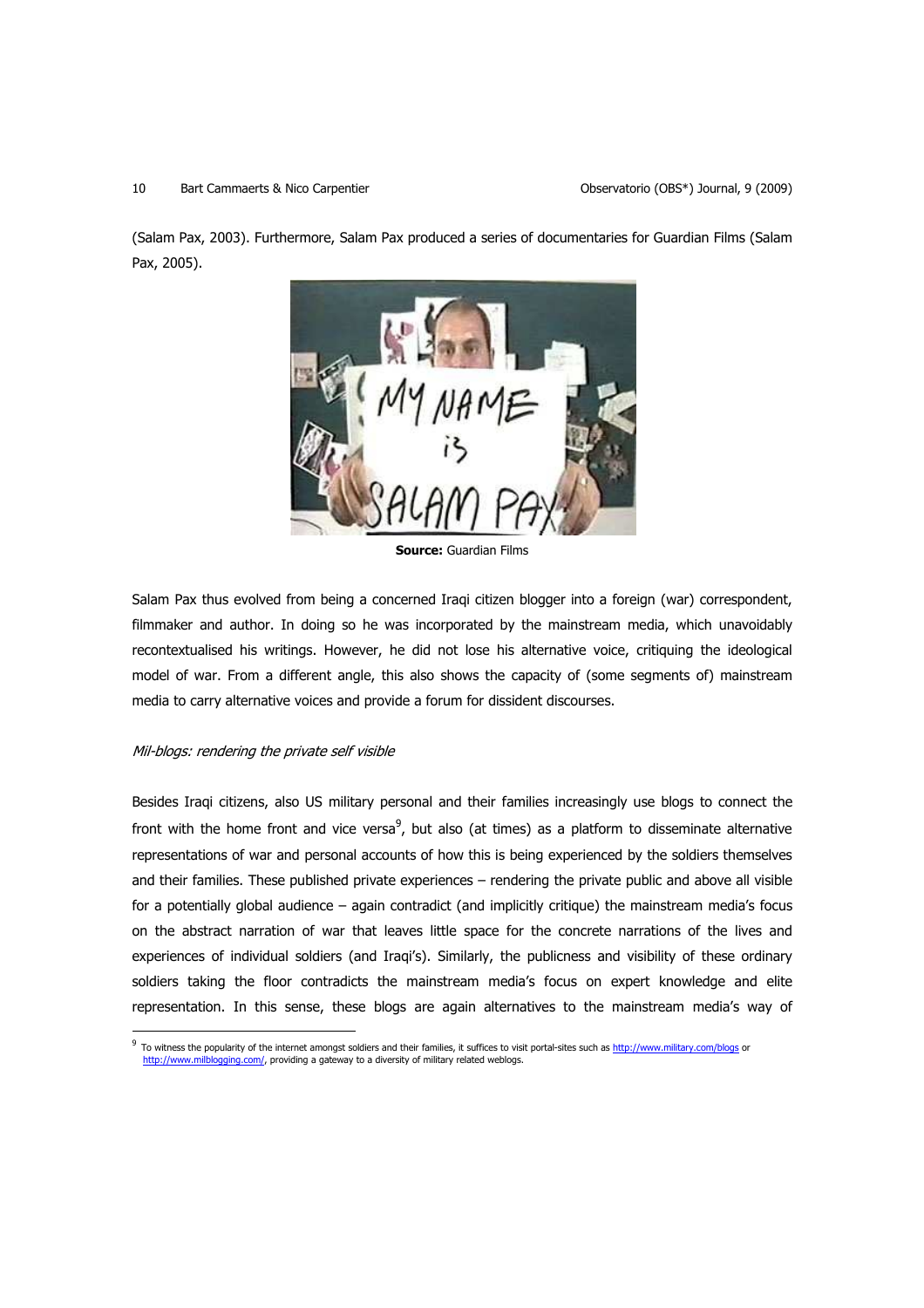covering war. It is well-reported that the journalistic routines inherent to mainstream media in combination with a war situation often limits a journalist's capability to freely 'report' on a fully fledged armed conflict, and this was certainly also the case during the second Iraqi war. As a result of these limitations, Rosengarten (2007: 1297) asserts that "men and women serving in the combat zone may be the only people adequately positioned to relay accurate information to the American public", thereby also defending the right of expression and free speech for military personnel.

However, it also has to be noted that many of the milblogs simultaneously re-enforce the hegemonic discourse of war, reverting to the classic dichotomies that characterise the Western ideological model of war. In fact, the most popular warblogs appear to be foremost pro-war blogs (Rosengarten, 2007: 1320). Such blogs do not per se challenge the "mainstream political positions" (Couldry, 2002: 25), but rather the symbolic media power of the mainstream journalist, as an "*authorized truthteller*" (McNair, 1998: 65). An example of such a hegemonic mil-blog is that of Buck Sargent<sup>10</sup>, an infantry officer who presents himself as "a University of Texas graduate, a Ronald Reagan conservative, and a George Patton patriot … provictory". Having done tour of duties both in Afghanistan and Iraq, Buck Sargent eloquently amplifies the persuasive discourses of the war on terror, claiming to bring peace and democracy in both countries. Commenting on the death of Army Specialist Casey Sheehan and seven colleagues in Sadr City in April 2004, and indeed on every casualty in war, he wrote:

They died for a set of ideals, principles, a creed. Imaginary concepts impossible to "deconstruct," yet born out of war and nourished by the blood of patriots in a long line of succession that remains unmoved, unbroken, and unmatched. Displaying the best known side of human nature: steadfast opposition to its worst. Becoming intimate with war, thus allowing others to know peace. (American Citizen Soldier, 23/03/2006 $^{11}$ )

Some mil-blogs not only offer an alternative position towards the mainstream media, but simultaneously take a clear counter-hegemonic position in relation to the ideological model of war. These more critical mil-blogs have understandably been the object of controversy and gave the military establishment the uncomfortable feeling of partially losing control over the flow of information $^{12}$ .

l

<sup>10</sup> See URL: http://americancitizensoldier.blogspot.com/

<sup>11</sup> See URL: http://americancitizensoldier.blogspot.com/2006/03/what-casey-sheehan-died-for.html (Retrieved on 20 December 2008).

<sup>12</sup> Disturbing in this regard (for the US military), but difficult to discipline or control, is the use of blogs and websites by family-members of soldiers on tour of duty, by family-members of killed military personnel or by veterans to support the troops and to protest against or to question the legitimacy of the Iraqi war as such. Examples of such sites and blogs carrying distinct counter-hegemonic messages and voices are Families Against the War<br><u>(http://www.mfaw.org.uk/</u>), Military Families Speak Out (<u>http://www.mfso.org/</u>) and Iraq Vete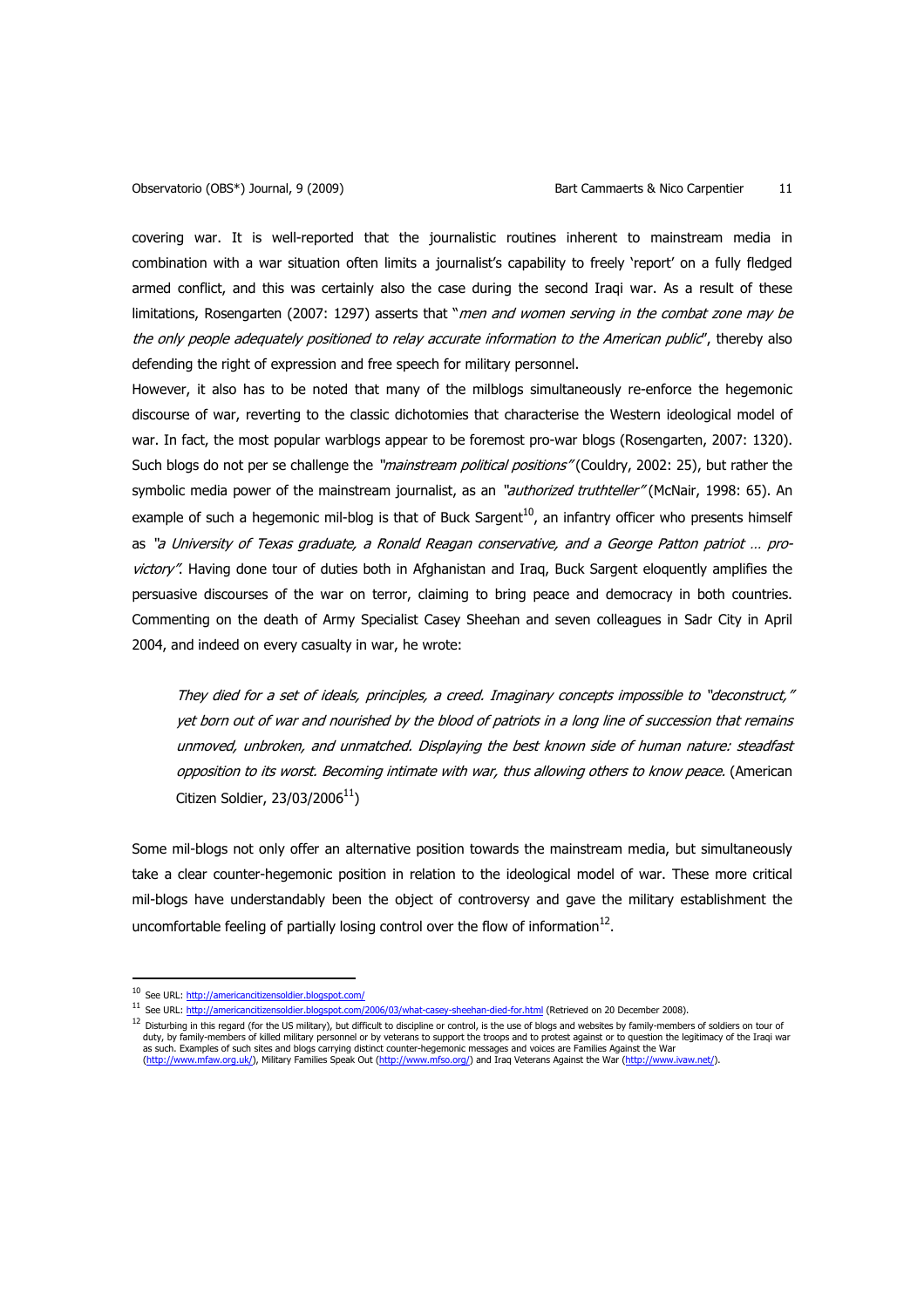# 12 Bart Cammaerts & Nico Carpentier **Cannonic Conservatorio (OBS)** Journal, 9 (2009)

Challenging the hegemonic model of war can be done in two ways: explicit, as in blogs by critical veterans or family members of soldiers, or implicit, as the blog  $A$  Day in Iraq shows. It is written by a US-infantry soldier called Michael, who describes the everyday life of a soldier. He writes about the emotional stress, but also on the sheer banality and boredom of war. As the excerpt from A Day in Iraq below illustrates, this blog contradicts the heroisation of American soldiers in Iraq by narrating the ordinariness of their activities:

The Horror. I can hear Marlon Brando repeating those words in Apocalypse Now. There is no horror here, not now anyway. We even make fun of the horror, imitating Brando's voice when making light of a somewhat harrowing mission. You get back from a mission and someone asks you how it went. "Oh, the horror," we reply, which is a clear indication that there was anything but any horror involved. "The horror," would be a more accurate description of a four hour guard shift. How we dread the time we have to spend on force protection. It kills you from the inside out, eating away at you like a cancer. (A Day in Iraq,  $11/06/2005^{13}$ )

Another example of a similarly critical blog by a US soldier is My War: killing time in Iraq written by Spc. Colby Buzzell, who was based in Mosul. His blog had a daily hit-rate of 10.000 in September 2004 (Cooper, 2004), and the print edition (Buzzell, 2005) won the 2007 Lulu Blooker Prize. This blog also emphasised the personal storytelling and the straightforward expression of the raw experience of war. This is what arguably made  $My War$  a popular blog with a large audience. His readers also extensively used the interactive potentialities of the internet to engage with his writings, thereby further reducing the old dichotomy between the 'passive' audience and those producing content (Livingstone, 2004). This transformation of the reader into the writer (see Atton, 2002: 103) is also distinctive from the formats and practices in mainstream media.

The case of Buzzell is, however, also relevant because it illustrates the collision with one of the main protectors of the ideological model of war: the military command structure. More specifically, the popularity of Buzzell's blog attracted the attention of the Pentagon censors (Cooper, 2004; Rosengarten, 2006). As his blog was said to jeopardise the security of his unit, he was ordered to remove two postings from his archive and to have his contributions screened by his superiors before posting them. Although Buzzell was not ordered to stop blogging entirely, revealing the relative tolerance from his superiors for his blog-activities, the intervention of the military establishment did result in silencing him (at least online). It

<sup>&</sup>lt;sup>13</sup> See URL: http://adayiniraq.blogspot.com/2005/06/horror.html (Retrieved on 20 December 2008).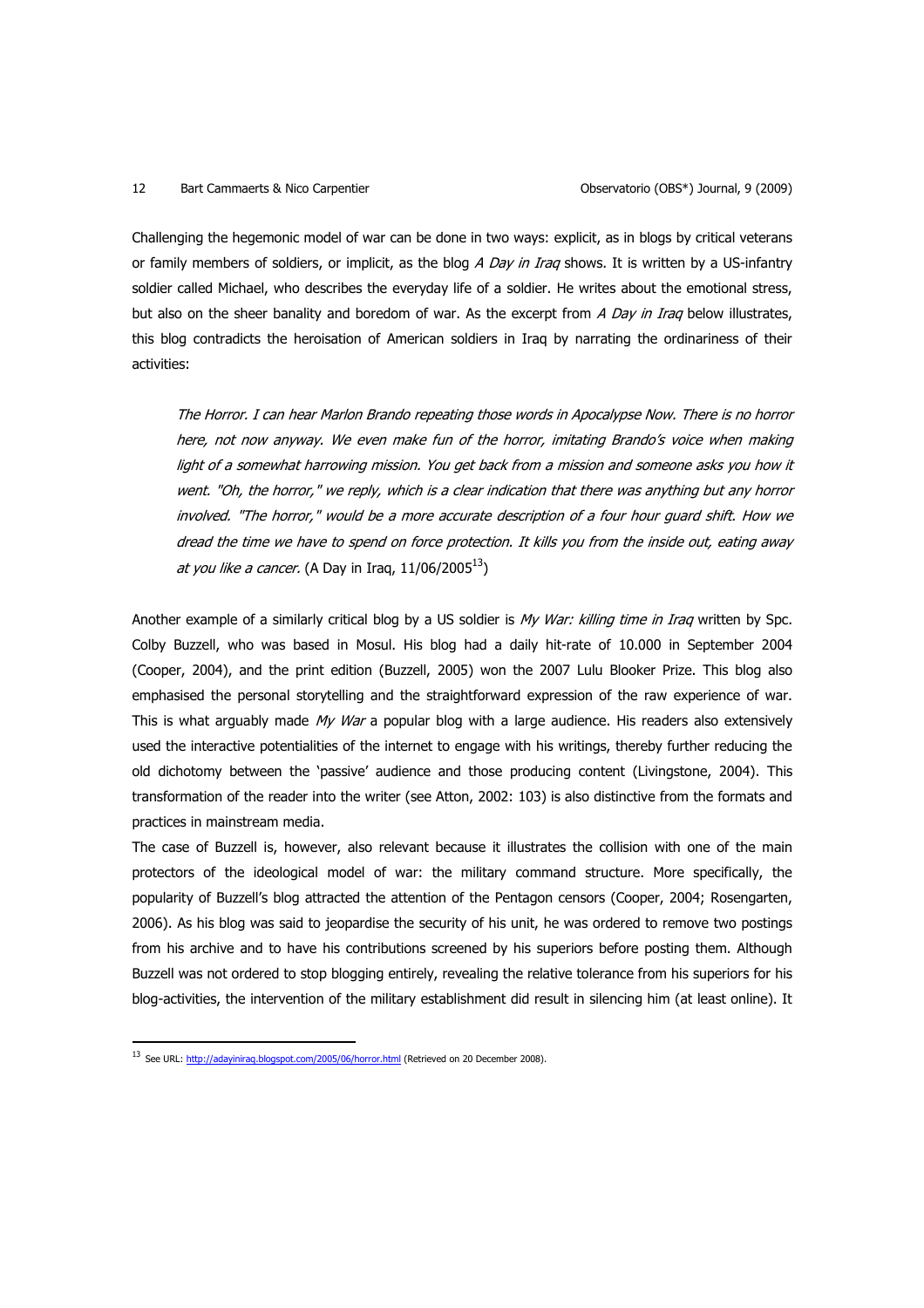$\overline{a}$ 

also has to be noted that this initial tolerant position of the Pentagon towards milblogs, has in the mean time shifted to a more restrictive mood regarding internet-use by soldiers (see DoD, 2007).

Soldiers are now required to reveal their identity to their chains of command, losing the right to post anonymously. A commander in the field has received more powers to screen and judge material before it is posted and to take disciplinary action if posts have been made without prior consent. Access from the battlefield to several web sites, among (many) others YouTube and MySpace, has been blocked. Furthermore, "anything that transpires within the Ministry of Defense computer system is subject to monitoring, including e-mail" (Rosengarten, 2006: 1314). The sudden explosion of milblogs during the second Iraqi war took the Pentagon by surprise and revealed once again the tensions between on the one hand basic liberal civic rights such as the freedom of speech and the rights of citizens to be informed correctly and on the other hand operational security, the culture of secrecy of the military and their attempts to control information provision in a top-down and PR-driven way.

However, because of its design and nature, the internet is not so easy to control. For instance, the first censored postings of Spc Buzzell emerged on other blogs mirroring the content and thereby bypassing the attempts to remove them from the public space. Esquire Magazine also published the censored postings in print. The excerpt from Colby Buzzell's censored posting 'Men in Black', rendered below, again shows the counter-hegemonic strength of these blogs. It shows the irrationality and indiscriminateness of war, which contradicts the image of the (American) heroic soldier that is always in full control and does not 'shoot everything' that - accidentally or not - is in the area.

Bullets were pinging off our armor all over our vehicle, and you could hear multiple RPG's being fired and flying through the air and impacting all around us. All sorts of crazy insane Hollywood explosions bullshit going on all around us. I've never felt fear like this. I was like, this is it, I'm going to die. I cannot put into words how scared I was. The vehicle in front of us got hit 3 times by RPG's. I kind of lost it and I was yelling and screaming all sorts of things. (mostly cuss words) I fired the .50 cal over the place, shooting everything. (My War: Killing Time in Iraq, 05/08/2004<sup>14</sup>)

It would nevertheless be too reductive to frame the anxiety of the military authorities and attempts to control mil-bloggers in a top-down approach to hegemony. The generation of a negotiated consensus plays a key role in the Gramscian (1988) meaning of hegemony. In Colby Buzzell's case – and many other mil-bloggers - we can find a clear acceptance of some of the elements of the military discourses that

<sup>&</sup>lt;sup>14</sup> Originally posted on: http://cbftw.blogspot.com, removed by the author, but mirrored on: http://perspective-seeker.blogspot.com/2004/09/my-war-fear**loathing-in-iraq.html (Retrieved on 20 December 2008).**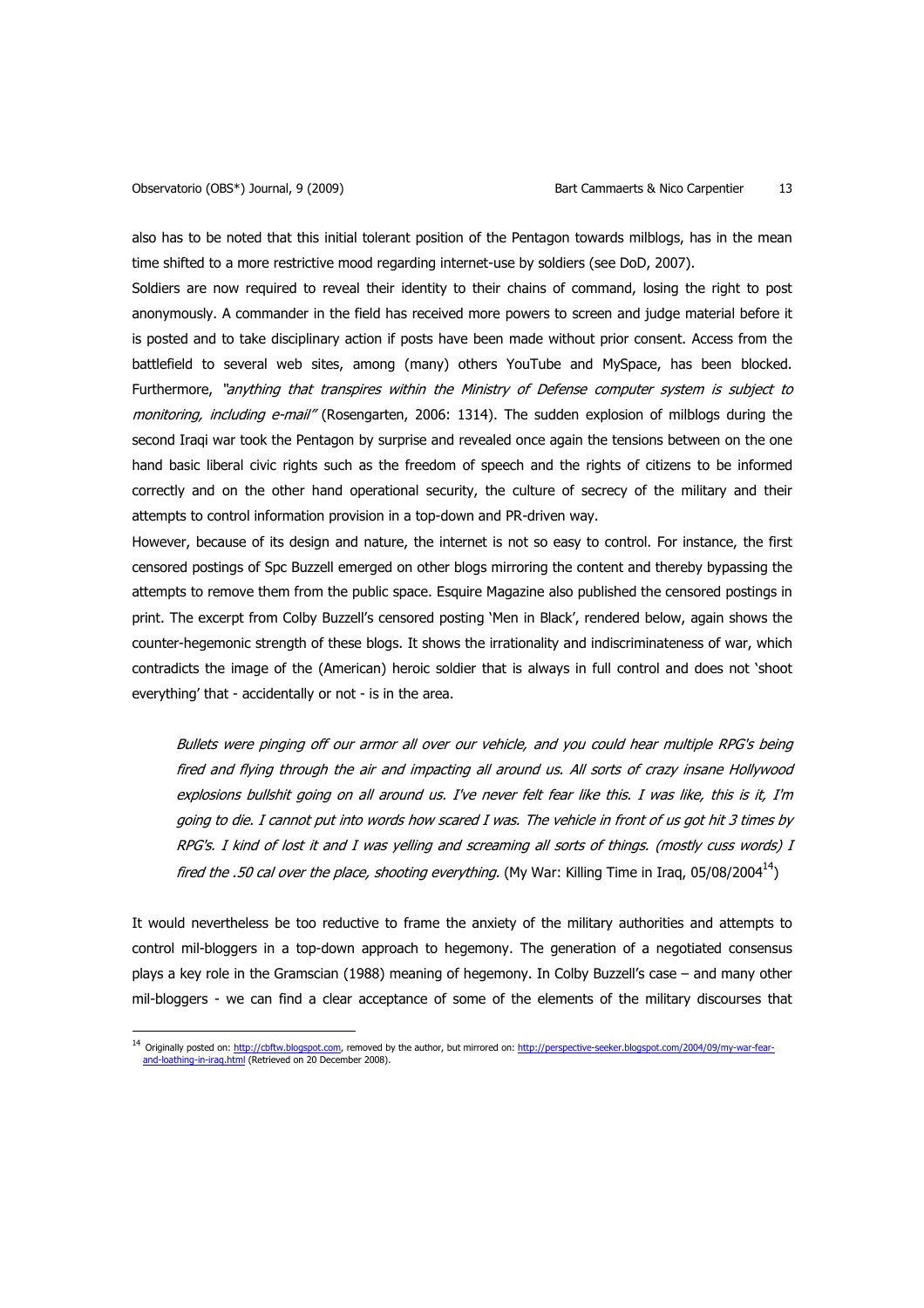### 14 Bart Cammaerts & Nico Carpentier **Cammaerts & Nico Carpentier** Cammaerts observatorio (OBS\*) Journal, 9 (2009)

support and protect the ideological model of war. Buck Sargent's Blog, for instance, explicitly states that "Opsec [Operational security] will be strictly observed in all submissions", exposing the internalisation of control.

Nevertheless, resistance is never far away. If we approach power and control as productive processes, resistance is unavoidably a constitutive part of the dynamic interplay between the enabling and restrictive features of power. Productive power also manifests itself in the inablitity of hegemonies to completely fixate the social and the political, practices of resistance can unsettle these hegemonies, but hegemony can also strike back. While the military establishment intervened to protect the purity of the ideological model of war, it could not prevent these counter-hegemonic discourses to permeate into the mainstream public space. At the same time, the Pentagon has managed to silence quite a number of milbloggers.

### The Abu-Ghraib Pictures: falling on the wrong side of the hegemonic divide

In the course of 2003 several accounts of prisoner abuse and practices of torture started emerging, which were largely ignored, certainly in the US. As early as June 2003, one month after Bush declared 'mission accomplished' on board of the USS Abraham Lincoln, Amnesty International (2003) already condemned the US government for its treatment of prisoners in Iraq. Mid-October 2003 the International Committee of the Red Cross was allowed to visit the prison and reported several serious forms of "ill-treatment" (ICRC, 2004: 13).

Also some US-military personnel provided witness-accounts of incidents of torture. One such example is Sgt. Frank "Greg" Ford, a counter-intelligence agent, who after reporting several incidents of what he described as being war crimes to his superiors, was repatriated for medical reasons and honourably discharged from the army (DeBatto, 2004). It was, however, another soldier, who initiated a number of investigations regarding the misconduct of military investigators and prison guards at Abu Ghraib. In January 2004, Sgt. Joseph Darby handed over photographs he had obtained from others in his company who had served in Iraq, to the US-Army's Criminal Investigation Command (CID). This eventually resulted in the internally produced Taguba report (2004), exposing the abuses in the Abu Ghraib prison.

The Abu Ghraib torture photographs were acts of self-representation, as well as what Slewinski (2006: 91) calls "sadistic souvenirs of torture". The soldiers present at and involved in these acts of torture used digital cameras to document their 'everyday lifes' in the Abu Ghraib prison, with the explicit intent to share them amongst a nano-audience of colleagues, friends, family and other members of their social networks.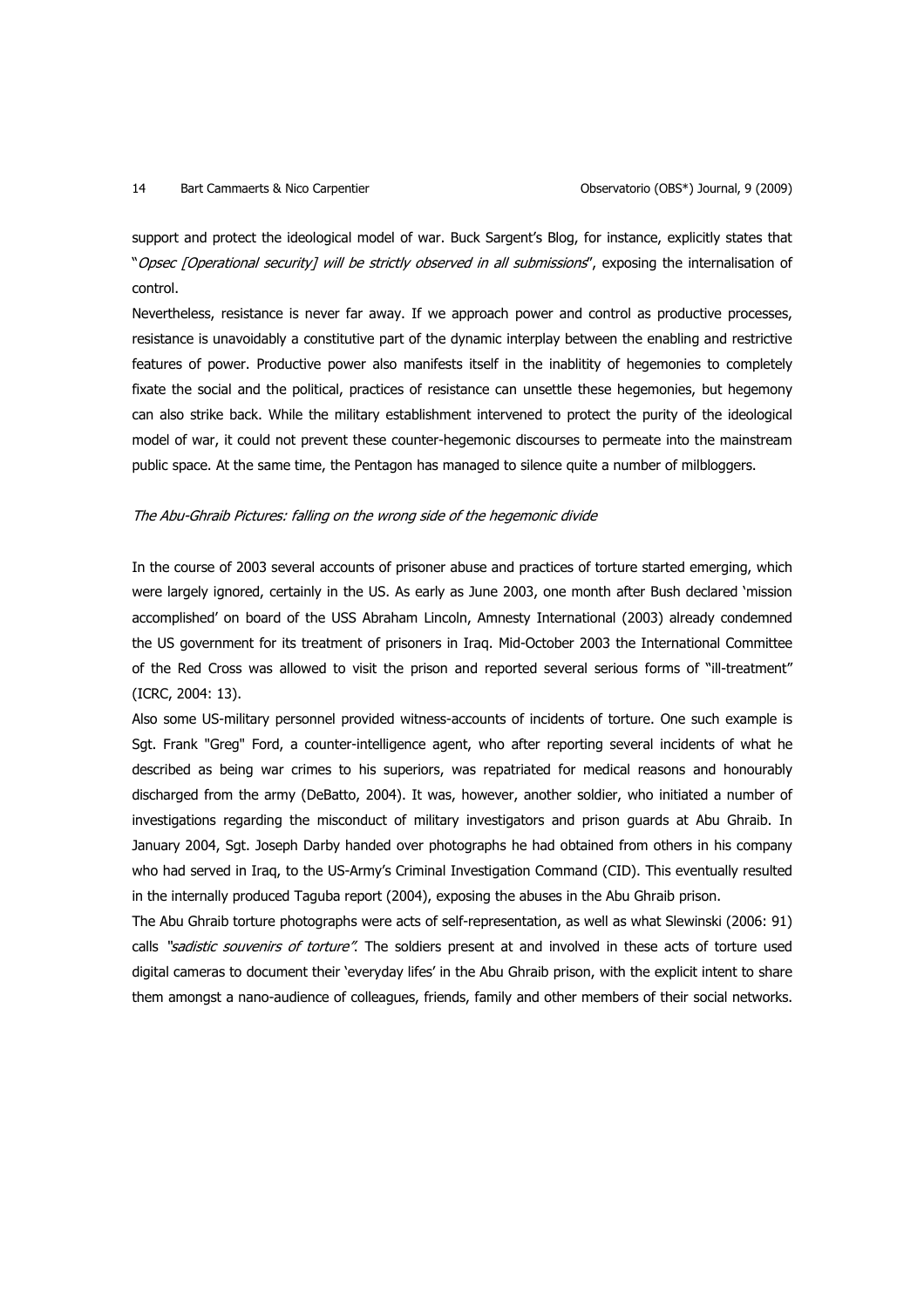They were souvenirs of the 'good times' the makers had in Iraq $^{15}$ . The self-representations of the Abu Ghraib photographs were not neutral, but were mainly depictions of proud torturers in the same frame with the humiliated tortured, at times smiling and showing us the thumbs-up signs. Sontag (2004: np) made the analogy with so-called lynching photo's taken in 1880s-1930s, "which show Americans grinning beneath the naked mutilated body of a black man or woman hanging behind them from a tree. The lynching photographs were souvenirs of a collective action whose participants felt perfectly justified in what they had done. So are the pictures from Abu Ghraib." The violent-sexual nature of many of the abusive photo's, which the late Baudrillard (2006) qualified as 'war porn' (see also Hall, 2007), shows the psychology of shame and bio-politics (Foucault, 1975) in its rawest form. The prisoner is reduced to what Agamben (1988) calls *homo sacer*, whose life is without value, dispensable with impunity.

Here again we find the ideological model of war at work. The evilness of the enemy legitimises the dehumanisation of the enemy. In warfare, this logic is used to justify the killing of the enemy, eradicating their bodies with a total disregard of their humanity. It similarly justifies torture, as these enemy bodies are no longer human, but mere containers of military information, or fragmented objects of (sadistic) pleasure.



**Source:** photo made by Cpl. Charles A. Graner Jr, see Salon.com<sup>16</sup>

However, it was not until April 2004, when Seymour Hersh reported in The New Yorker on the ongoing internal investigations and published some of the photographs (Hersh, 2004), and when CBS aired a

 $15$  This also points to the increasing ubiquity of digital cameras (see Kellner, 2004).

<sup>&</sup>lt;sup>16</sup> See URL: http://www.salon.com/news/abu\_ghraib/2006/03/14/chapter\_5/7.html (Retrieved on 20 December 2008).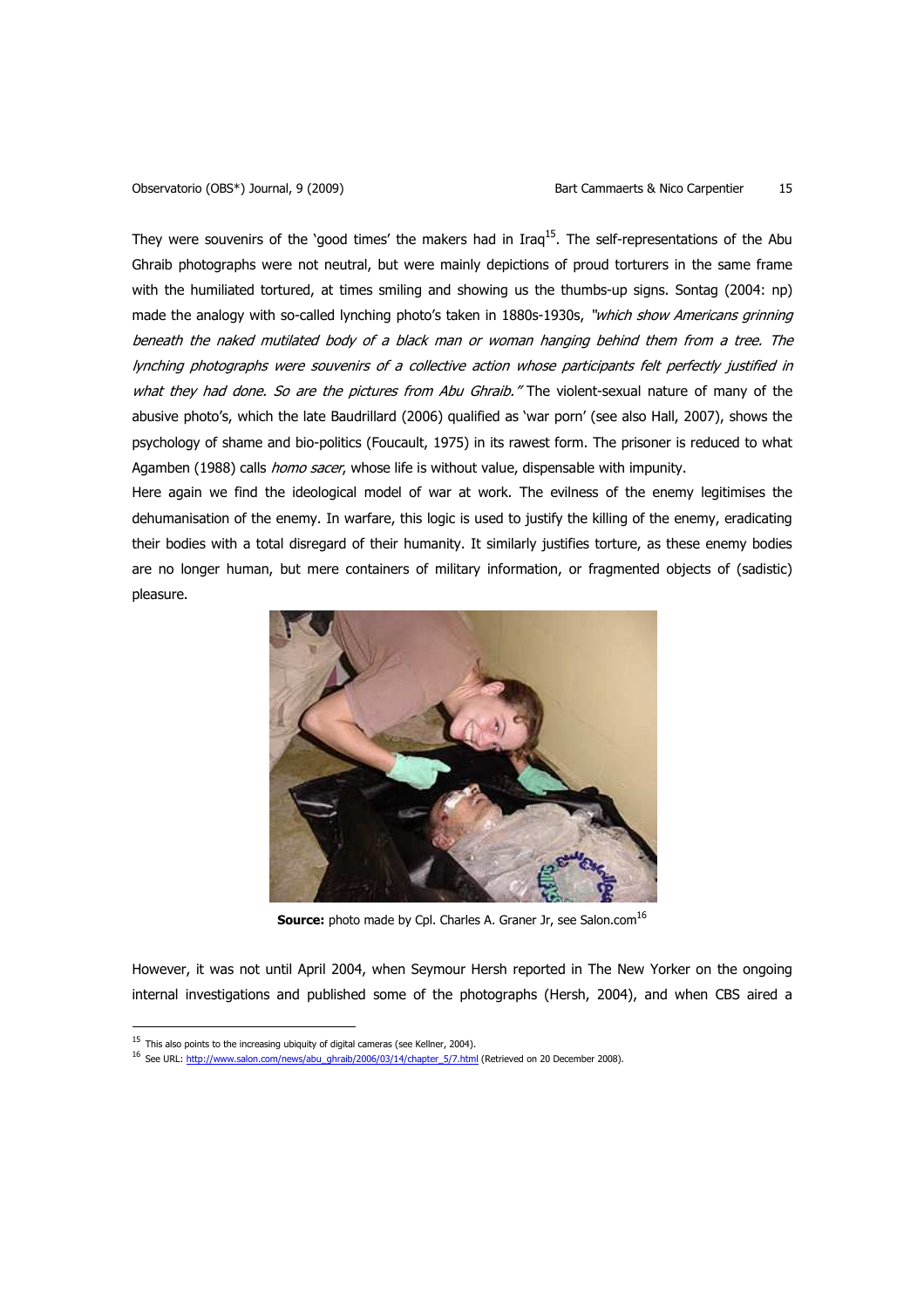### 16 Bart Cammaerts & Nico Carpentier Observatorio (OBS\*) Journal, 9 (2009)

l

documentary on the photographs, that the Abu Ghraib scandal really gained its momentum. More and more mainstream media printed and broadcasted pictures of misbehaving soldiers, leaked to the media from within the Pentagon. In February 2006, Salon.com managed to obtain a DVD with a thousand unpublished photos and an internal CID-report on it, from a source who had served in Abu Ghraib and was "familiar with the CID investigation" (Benjamin, 2006).

The mainstream media and their hegemonic practices were a necessary condition to turn the Abu Ghraib scandal into a sordid spectacle of global proportions, leading Kellner (2004) to consider it "one of the most intense media spectacles in contemporary history". It was the investigative journalism of the mainstream media that allowed them to be the catalysing actor through which the photographs were tilted from the private into the public domain. Bennett et al. (2006: 468) claim that the Abu Ghraib scandal became "big news because digital cameras in the hands of military personnel enabled the press to build a story that was largely buried behind Pentagon walls before the photos emerged". Here, the 'alternative' internet was first used to restrict the circulation of these pictures, by keeping these trophies inside the social networks of the perpetrators, and outside the control of the state and military. Later, but only after the mainstream media made these pictures public, photo-blogs would mirror, copy and paste these pictures on many other websites, thereby acting as a living and permanent memory $^{17}$ .

The publicness generated by the mainstream media also changed the nature of the Abu Ghraib pictures from trophies into legal evidence. As the torturers transcended the cultural norms of warfare, taking the dehumanisation of the enemy to the extreme and moreover deriving pleasure from it, they became a threat for articulation of the American self as 'good'. Here, these pictures, produced by the workings of the hegemonic model of war, became symbolic weapons that were turned against this model and became supportive of a more critical and alternative approach towards the war. In order to maintain its hegemony, the model that constructed the Iraqi soldiers as evil and the American soldiers as good, had to be defended. This was done by defining these soldiers as 'bad apples' and pushing them outside the American hegemony (and military). Although this reaction rescued the ideological model, it has nevertheless allowed this model to be fundamentally questioned, as is witnessed by Zimbardo's comments on the Abu Ghraib scandal:

It's not the bad apples, it's the bad barrels that corrupt good people. Understanding the abuses at this Iraqi prison starts with an analysis of both the situational and systematic forces operating

<sup>&</sup>lt;sup>17</sup> A good example in this regard is the site http://www.thememoryhole.org/ dedicated to archive sensitive material that is in danger of disappearing from the public sphere. Salon.com also archieved all the Abu Ghraib photo's. Also wikipedia has archived the Abu Ghraib photo's on: ia.org/wiki/Abu\_Ghraib\_prisoner\_abuse\_re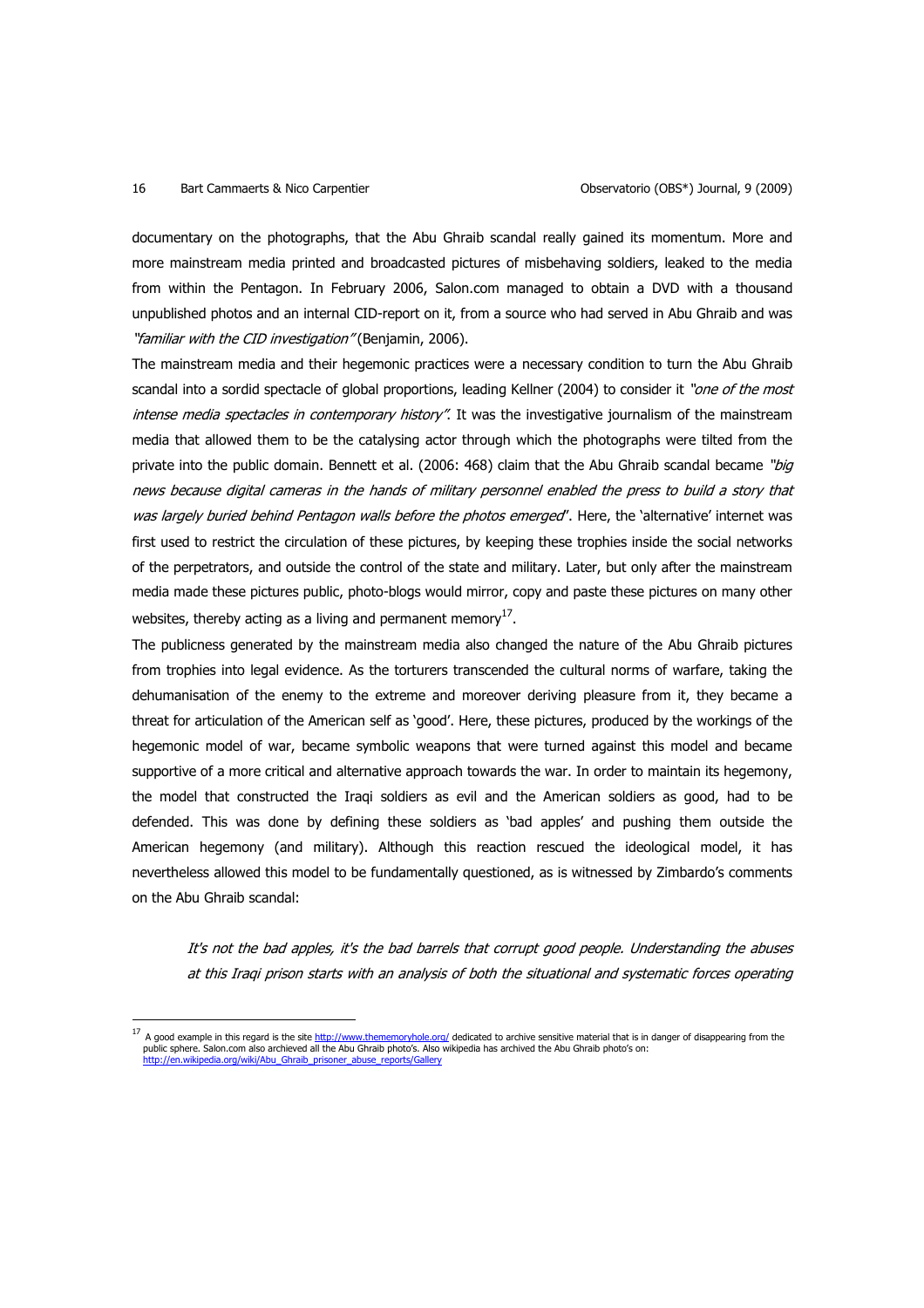on those soldiers working the night shift in that 'little shop of horrors'. (Zimbardo, quoted in Brockman, 2005)

However, while (part of the) mainstream media is responsible for breaking the story and exposing the photographs, thereby reacting on leaked documents and visual material that were restricted to the military, at the same time the hegemony of war, as well as of mainstream media routines and forms resurfaced when reporting on the aftermath of the scandal. Bennett et al. (2006) convincingly argue that most influential opinion-makers and newspapers in the US shied away from adopting a torture-frame when reporting on the Abu Ghraib scandal, but instead bought into the Bush's administration frame of abuse by a limited number of bad apples. Questioning the media's independence, Bennett, et al (2006: 482) conclude that despite all the visual- and document-based evidence and NGO-outcry, the US's "leading media proved unable or unwilling to construct a coherent challenge to the administration's claims about its policies on torturing detainees", thereby re-asserting both hegemonies under discussion.

### **Conclusion**

The three cases explored above — the Salam Pax blog, the mil-blogs and the Abu Ghraib pictures — show, each in their own way, how the internet manifests itself as a medium capable of (partially) bypassing mechanisms of control imposed by either the state or the military, and generating alternative discourses, as well as alternative channels of communication to distribute these. The public spaces opened-up by blogs potentially enable ordinary citizens, regular army personnel, as well as families of servicemen to produce not only a personalised account of their particular experiences of war, but also to challenge the hegemonic ideological model of war and at times also the dichotomous discourses of 'we' versus the 'other'.

Many blogs disrupt the hegemonic practices of the mainstream media, and their almost exclusive focus on rational narratives, the warring elites and the semi-military experts. Through individual accounts and ordinary everyday experiences, these blogs offer us alternative ways of reporting war that are embedded in daily life and that potentially offer us insights that the detached accounts of (professional) journalists can never provide us with. These alternative ways of reporting show that ordinary people can also perform expert roles and communicate valuable knowledge, and that these subjective experiences can be factual, relevant, truthful and authentic. From this perspective bloggers are not that different from what we expect from professional journalists, but they rather complement these more traditional forms of journalism. This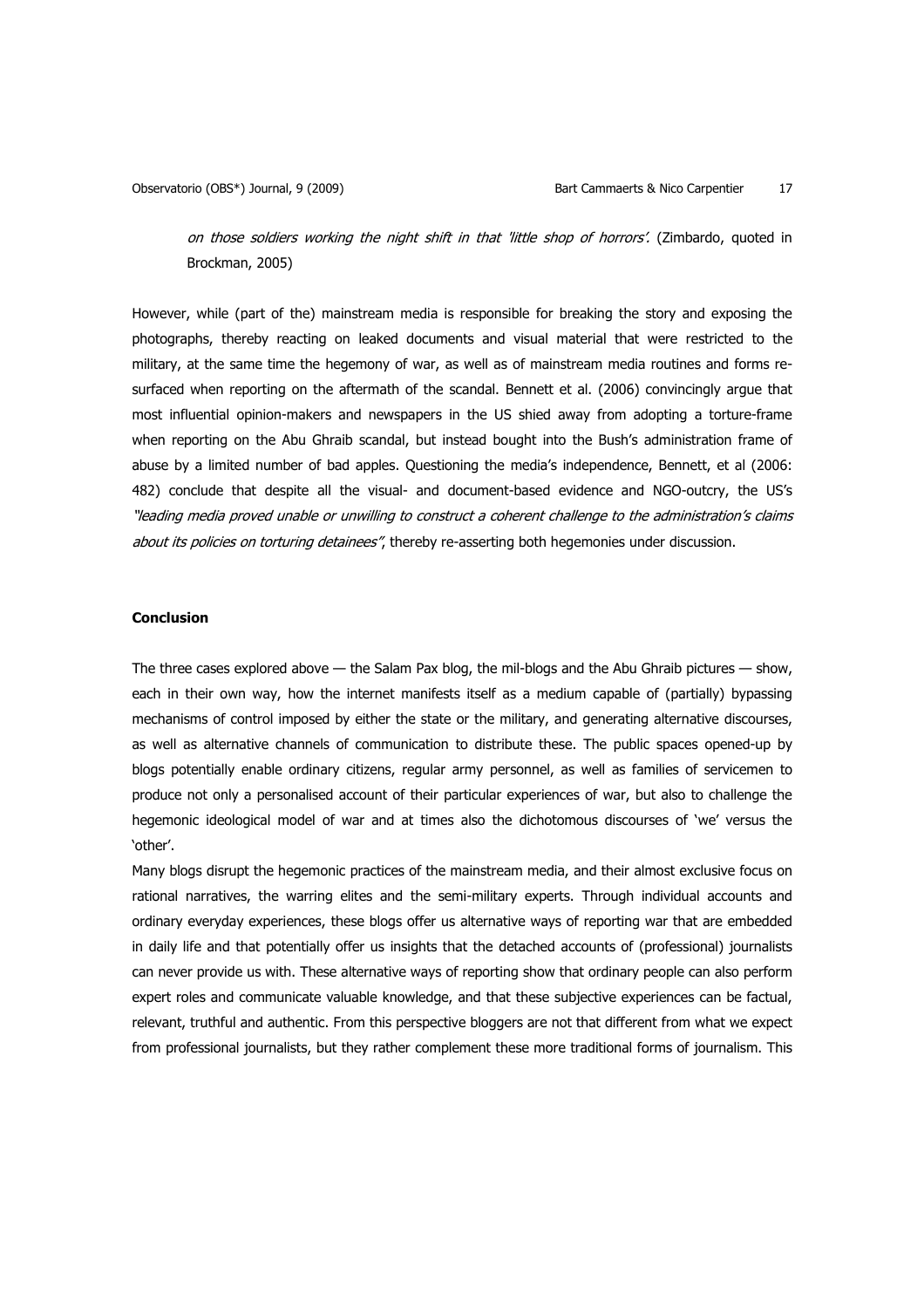# 18 Bart Cammaerts & Nico Carpentier **Cannonic Constant Constant Constant Constant Constant Constant Constant Const**

of course does not discredit professional journalism: the Abu Ghraib case illustrates that mainstream journalism still remains an important truth-finding and exposing system.

At the same time though the three case studies show us that these alternative channels of communications and these alternative discourses are less straightforward than often assumed. Situated in the extreme context of war, these case studies show that a rigid separation between alternative and mainstream, the distinction between the public and the private, and the assumed univocal interrelationship between mainstream and hegemony is difficult to sustain. There are clearly different hegemonies at work at different societal levels. The hegemony of a dichotomous ideological model of war turns out to be (in theory, but also in practice) very different from the hegemony of professional journalistic practices within the mainstream media, although these hegemonies can sometimes strengthen each other. Similarly, the counter-hegemonic reactions to these hegemonies can be very different – even potentially contradictory, but in some cases acts and practices of resistance can also strengthen each other. The Salam Pax blog is a good example of a blog that juxtaposes more personalised narrations to the mainstream media formats and practices, and that simultaneously resists the ideological model of war. But in other cases the use of alternative (personalised) formats does not lead to alternative content. In these cases the counter-hegemonic media practice is combined with content production that fits quite nicely within the ideological model of war (often used by mainstream media). Cases in point are the patriotic mil-blogs that combine the personalised and interactive with the jingoistic. These blogs show that the alternative and hegemonic can go together, albeit at different societal-discursive levels. Also the Abu Graib cases shows that 'alternative' media can actually be used to keep ultra-hegemonic images underground, merely having them circulate within social micro-publics.

These hegemonies (and counter-hegemonies) are, however, never completely stable in time. Some of the more critical, alternative, potentially counter-hegemonic bloggers have been partially incorporated by the mainstream media. It is in this regard telling that two of the bloggers (Salam Pax and Colby Buzzell) featured here became authors and published their blog in book format. Bloggers are welcomed in the professional hegemony of the mainstream media and they are portrayed by mainstream media as the new 'authentic' truth-tellers. Their work is considered to be important – even by the mainstream media – precisely because their personalised and experience-based accounts cannot be provided by the professional journalists, which are severely restricted by the ideology of professional journalism and the constraints placed upon them by the military establishment (Rosengarten, 2006). At the same time their work is recontextualised by their entry into the mainstream media spaces, and at least some of their alternativeness is lost because of that. This dynamic between the alternative sphere and the mainstream, that is apparent in every sub-case, can also be interpreted as co-optive strategies from the part of the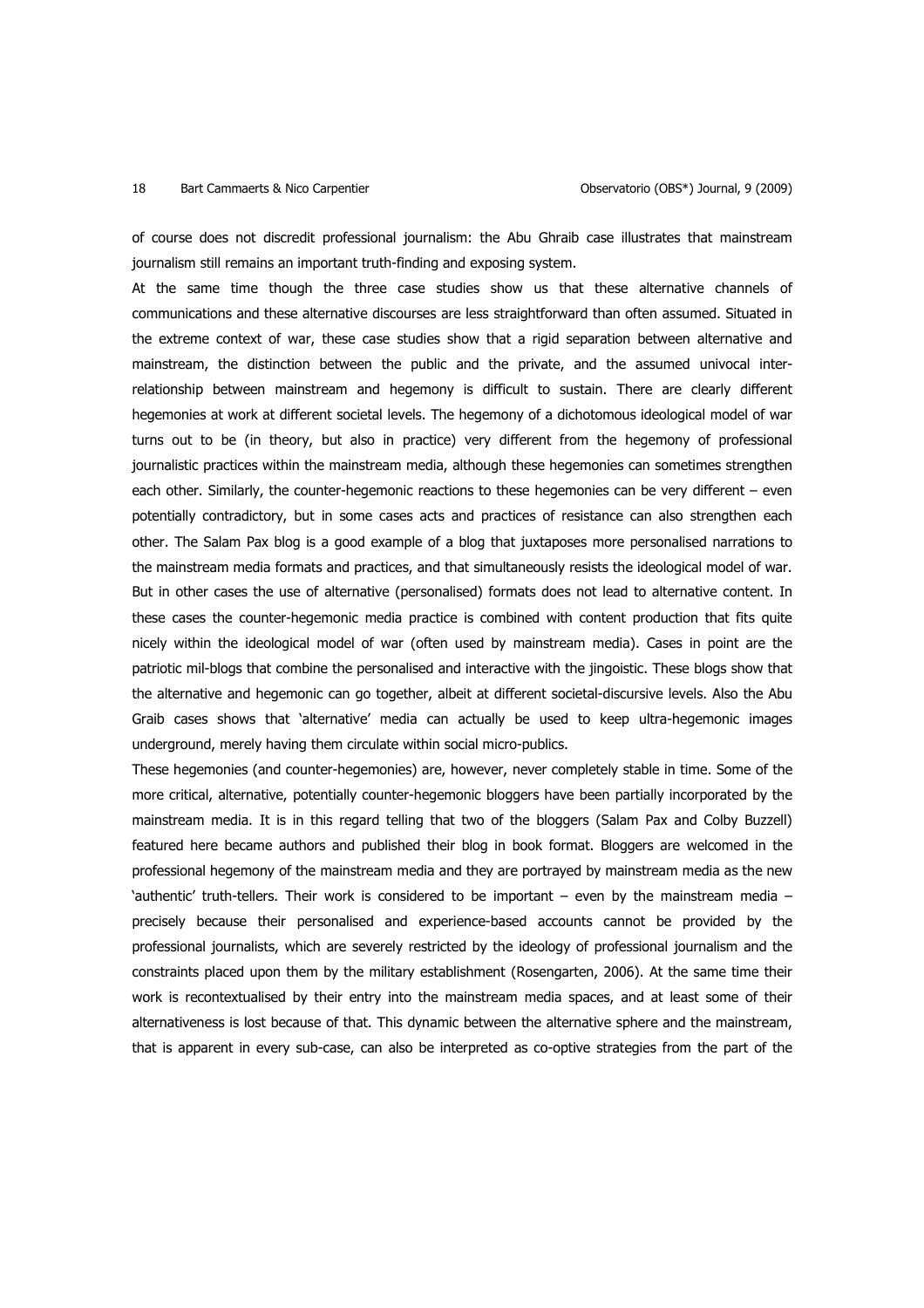mainstream media. In effect 'critical' voices, that had already proven to have a wide and dedicated audience online, are appropriated to cater for an increasingly (defined as) critical citizenry.

And here, mainstream media still manage to maintain control in their territories. For instance, it has to be noted that not all Iraqi, nor all military bloggers, were granted the same level of exposure. Here too, hegemonic journalistic routines and codes influence the choice of which bloggers are 'selected'. Quality of writing, critical perspectives, independent views and also the ability to provide a personalised account that is relevant to a wider (Western) audience, are still relevant. This would explain why Spc. Buzzell got a high exposure and other mil-bloggers not or much less. Along the same line, we could ask why it is that so much attention was focussed on Salam Pax and not or much less on other Iraqi bloggers (such as Riverbend<sup>18</sup>, a female blogger) or on more fundamentalist bloggers.

At the same time, these incorporations also affect the mainstream media that "receive" them. In this regard, the mainstream media cannot be articulated as a singular or as a necessarily subservient actor to state propaganda and -control. Moreover, they did provide access to a selected number of counterhegemonic voices (like Salam Pax) and/or their blogs were referred to in mainstream online, print or broadcasting media, which resulted in a broader distribution of alternative discourses through the mainstream media. Through their presence, these alternative voices - with their alternative practices and journalisms – entered and 'contaminated' the professional journalistic cultures of the mainstream media. To use one of Deleuze and Guattari's (1987) concepts: these blogs deterritorialised (by their mere presence) the rigidities of the hegemonic journalistic professional model. By bringing in these more personalised voices, the often taken-for-granted voices of the traditional journalistic experts was at least complemented by other – alternative – voices.

In some cases the (initial and symbolic) negotiation between hegemonic and alternative voices – both at the level of (journalistic) practices and at the level of the ideologies of war – can result in the development of fierce counter-strategies. While the Abu Ghraib pictures represent the loss of control over the communicative process by the US-government, initiated by whistleblowers from within the military, reestablishing control was very much an issue when it came to the mil-blogs, as well as to limiting the damage of the Abu Ghraib torture pictures after the initial story broke.

Besides overtly censoring blog-posts, more subtle (self-)disciplining techniques are also at play, often seen as common sense in view of not breaching operational security. These relatively successful attempts by the Pentagon to discipline the military blogosphere shows that the claims of the internet providing anonymity and holding the potential to totally bypass the state or military are (at least sometimes) over-

<sup>18</sup> See URL: http://riverbendblog.blogspot.com/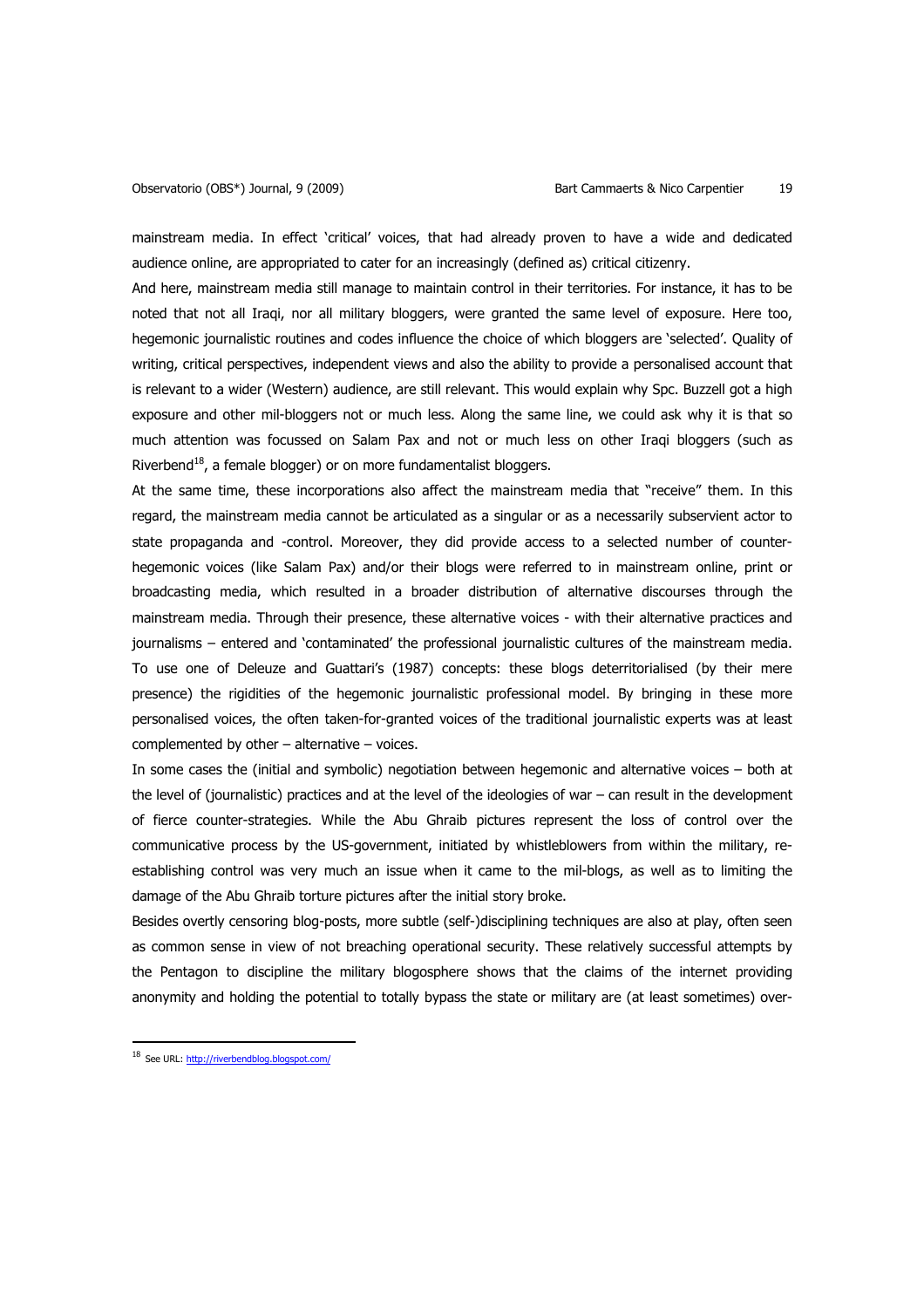stated. In the Abu Ghraib case, the mainstream media eventually followed the US governments' frame in refusing the torture frame. In other words, hegemony can sometimes still strike back, with a vengeance.

### **References**

Agamben G. (1988), Homo Sacer: Sovereign Power and Bare Life, translated by D Heller-Roazen. Stanford, Stanford University Press

Allan, S. (2002), "Reweaving the Internet: Online News of September 11", in Zelizer, B. Allan, S. (eds.) *Journalism After* September 11, New York, Routledge, pp. 119-40

Allan, S. (2006), Online News: Journalism and power in a globalised world, New York, Open University Press

Amnesty International (2003), "Iraq: The US must ensure humane treatment and access to justice for Iraqi detainees", Press-release 30 June, see URL: http://www.amnestyusa.org/countries/iraq/document.do?id=80256AB9000584F680256D52005AC567, Retrieved on 20 December 2008

Atton, C. (2002), Alternative Media, London, Sage

Atton, C. (2004), An Alternative Internet: Radical Media, Politics and Creativity, Edinburgh, Edinburgh University Press

Baudrillard, J. (2006), "War Porn", in Journal of Visual Culture 5(1): 86-8.

Benjamin, M. (2006), "Salon exclusive: The Abu Ghraib files", Salon.com, 16/02, see URL: http://www.salon.com/news/feature/2006/02/16/abu\_ghraib/index.html, Retrieved on 20 December 2008

Bennett, L., Lawrence, R. G., Livingston, S. (2006), "None Dare Call It Torture: Indexing and the Limits of Press Independence in the Abu Ghraib Scandal", in Journal of Communication 56(3): 467-85

Brockman, J. (2005), "You can't be a sweet cucumber in a vinegar barrel: A talk with Philip Zimbardo", in Edge, 19 January, see URL: http://www.prisonexp.org/edge/, Retrieved on 20 December 2008

Brooker, P. (2003), A glossary of cultural theory ( $2<sup>nd</sup>$  edition), London, Arnold

Bruns, A. (2007), "'Anyone Can Edit': Understanding the Producer", Guest Lecture at SUNY, Buffalo / New School, NYC / Brown Univ. / Temple Univ, see URL: http://snurb.info/index.php?q=node/286, Retrieved on 20 December 2008

Buzzell, C. (2005), My War: Killing Time in Iraq, New York, GP Putnam's Sons

Cammaerts, B. (2008), "Critiques on the Participatory Potentials of Web 2.0", in Communication, Culture & Critique 1(3): 358–77

Cammaerts, B., Carpentier, N. (2006), "The Internet and the Second Iraqi War: Extending Participation and Challenging Mainstream Journalism?", in Carpentier, N., Pruulman-Vengerfeldt, P., Nordenstreng, K., Hartmann, M., Cammaerts, B. (eds) Researching Media, Democracy and Participation, Tartu, Tartu University Press, pp. 159-77

Carpentier, N. (ed.) (2007), Culture, Trauma & Conflict. Cultural studies perspectives on contemporary war, Cambridge, Cambridge Scholars Publishers

Carruthers, S. (2000), The Media at War: Communication and Conflict in the Twentieth Century, London, Macmillan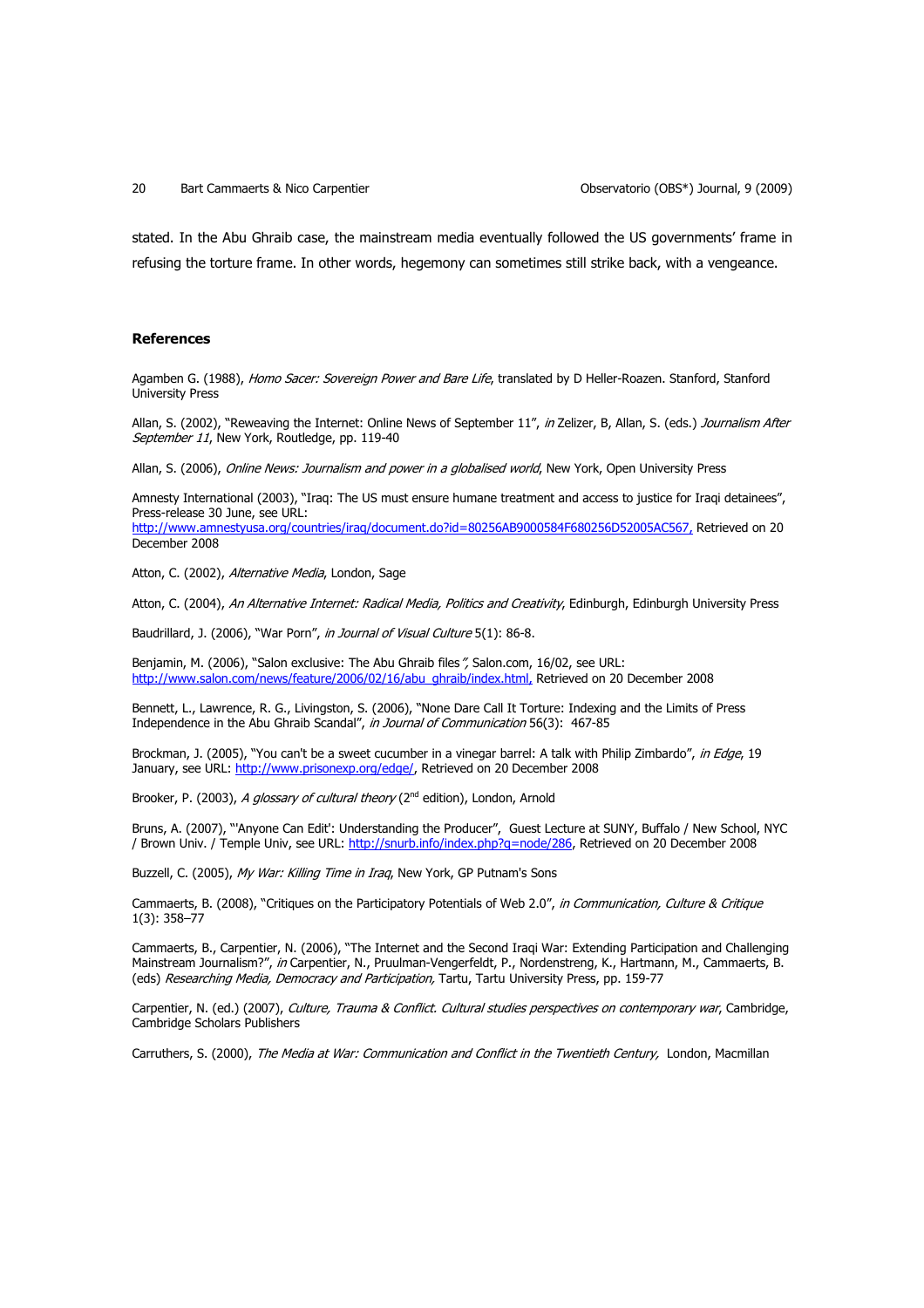Coggins, S. (2004), "On Blogs, Blogging and Bloggers From The Iraqi Blogger-Turned-Author", http://weblogs.about.com/od/bestofblogsdirectory/a/salampax2.htm , (Retrieved on 20 December 2008)

Cooper, C. (2004), "Army Blogger's Tales Attract Censors' Eyes", in The Wall Street Journal, 09/09: B1

Couldry, N. (2002), "Mediation and Alternative Media: Or, Relocating the Centre of Media and Communication Studies", in Media International Australia: Culture & Policy 103: 24-31

Couldry, N., Downey, J. (2004), "War or peace? legitimisation, dissent, and rhetorical closure in press coverage of the Iraq war build-up", in Allan, S., Zelizer, B. (eds.), Reporting War: Journalism in wartime, New York, Routledge, pp. 266-82

DeBatto, D. (2004), Whitewashing torture?, in Salon.com, 08/12, URL: http://dir.salon.com/story/news/feature/2004/12/08/coverup/index.html (Retrieved on 20 December 2008).

Deleuze, G., Guattari, F. (1987), A Thousand Plateaus: Capitalism and Schizophrenia, Minneapolis, University of Minnesota Press

Deuze, M. (2005), "Towards professional participatory storytelling in journalism and advertising", in First Monday 10(7): see http://www.firstmonday.org/issues/issue10\_7/deuze/index.html (Retrieved on 20 December 2008)

DoD (2007), "Operations and Signal Security", Army Regulation 530-1, 19 April, Washington: Ministry of Defence, see URL: http://blog.wired.com/defense/files/army\_reg\_530\_1\_updated.pdf (Retrieved on 20 December 2008)

Foucault, M. (1975), Discipline and Punish: the Birth of the Prison, New York, Random House

Foucault, M. (1988), Technologies of the Self: A Seminar with Michel Foucault, (L.H.Martin, H. Gutman, P.H. Hutton, Eds.), Amherst, University of Massachusetts Press

Galtung, J. (1998), The Peace Journalism Option, Taplow, Conflict & Peace Forums

Galtung, J. (2000), Conflict Transformation by Peaceful Means: The TRANSCEND Method, Geneva, UNDP

Galtung, J., Jacobsen, C. G., Brand-Jacobsen, K. F. (2001), Searching for Peace, London, Pluto Press

Gramsci, A. (1988), "The Art and Science of Politics", in Forgacs, D. (ed.), An Antonio Gramsci Reader, New York, Schocken Books, pp. 232-37

Hall, K. J. (2007), "Photos for Access: War Pornography and US America's Practices of Power", in Carpentier, N. (ed.), Culture, Trauma & Conflict. Cultural studies perspectives on contemporary war, Cambridge, Cambridge Scholars Publishers, pp. 89-108

Hebdige, D. (1979), Subculture: The Meaning of Style, London, Methuen

Hermida, A. (2006), "News by the people for the people", 3 May, http://www.bbc.co.uk/blogs/wemedia/ (Retrieved on 20 December 2008)

Hersh, S. M. (2004), "Torture at Abu Ghraib: American soldiers brutalized Iraqis. How far up does the responsibility go?", in The New Yorker, 10 May, http://www.newyorker.com/fact/content/?040510fa\_fact (Retrieved on 20 December 2008)

ICRC (2004), "Report of the International Committee of the Red Cross (ICRC) on the treatment by the coalition forces of prisoners of war and other protected persons by the Geneva conventions in Iraq during arrest, internment and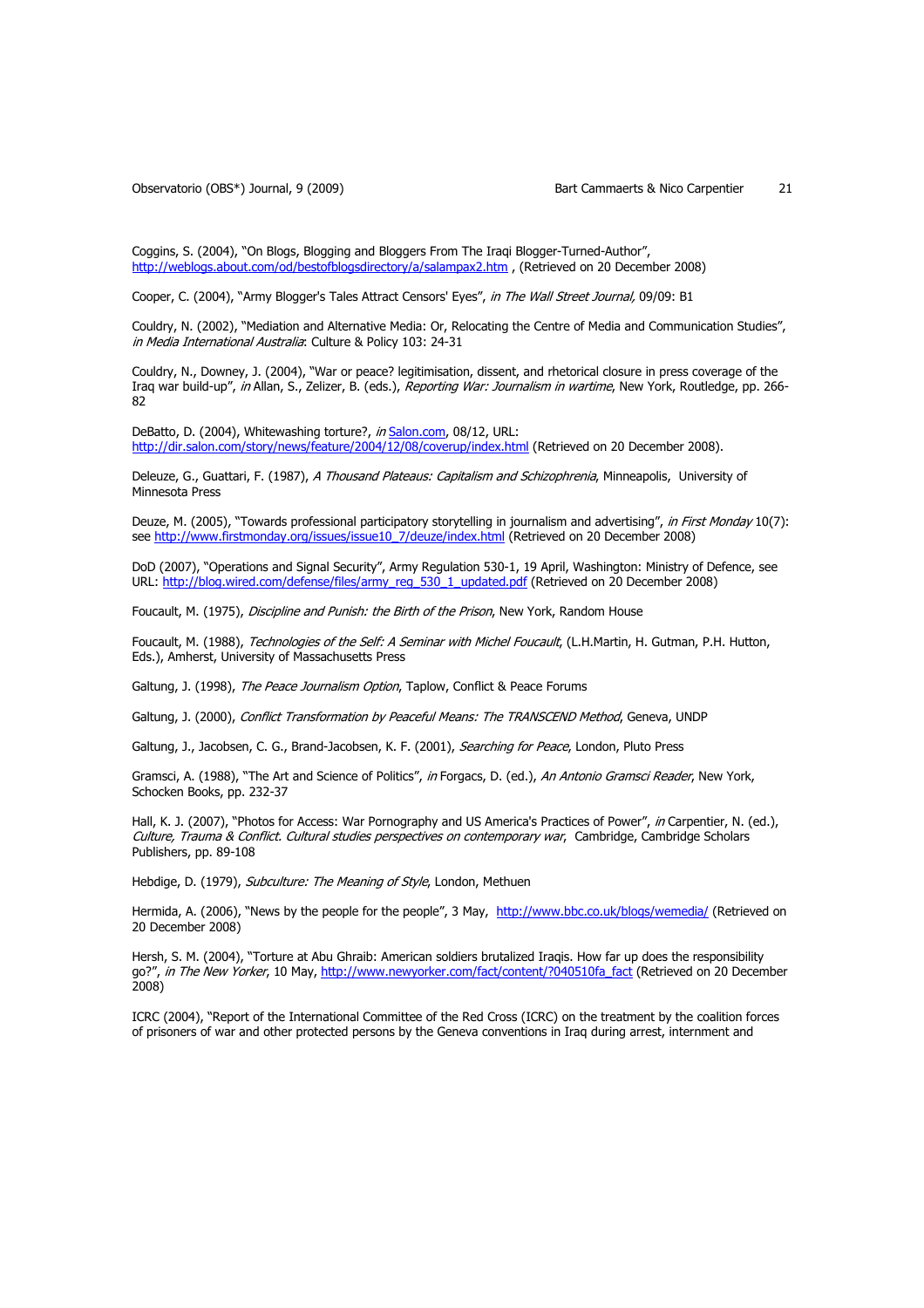#### 22 Bart Cammaerts & Nico Carpentier Observatorio (OBS\*) Journal, 9 (2009)

interrogation", February, http://www.globalsecurity.org/military/library/report/2004/icrc\_report\_iraq\_feb2004.pdf (Retrieved on 20 December 2008)

Johnson, T. J., Kaye, B. K. (2004), "Wag the Blog: How Reliance on Traditional Media and the Internet Influence Credibility Perceptions of Weblogs among Blog Users", in J&MC Quarterly 81(3): 622-40

Kahn, R. Kellner, D. (2004), "New media and internet activism: from the 'Battle of Seattle' to blogging", in New Media and Society 6(1): 87-95

Kahney, L. (2003), "Baghdad Blogger Returns to Net", in Wired, May 8, http://www.wired.com/news/culture/1,58772-0.html (Retrieved on 20 December 2008)

Keren, M. (2006), Blogosphere: The New Political Arena, New York, Lexington Books

Kellner, D. (2004), "On Digital Photomania and Media Spectacle", in Blog Left: Critical Interventions Warblog, 9 May, http://www.gseis.ucla.edu/courses/ed253a/2004/05/dk-on-digital-photomania-and-media.php (Retrieved on 20 December 2008)

Livingstone, S. (2004), "The Challenge of Changing Audiences: Or, what is the audience researcher to do in the Internet age?", in European Journal of Communication 19 (1): 75-86

Lovink, G. (2007), "Blogging, the nihilist impulse", http://www.eurozine.com/articles/2007-01-02-lovink-en.html (Consulted on 25 June 2007)

Maass, P. (2003), "Salam Pax Is Real: How do I know Baghdad's famous blogger exists? He worked for me", in Slate, 02/06, http://www.slate.com/id/2083847/ (Retrieved on 20 December 2008)

MacKinnon, R. (2004), "The World-Wide Conversation: Online participatory media and international news", The Joan Shorenstein Center on the Press, Politics and Public Policy - Working Paper Series, #2004-02

Maher, V. (2006), "Towards a Critical Media Studies Approach to the Blogosphere", Working Paper, New Media Lab, Rhodes University, http://vincentmaher.com/mit/papers/VMO-01.pdf (Retrieved on 20 December 2008)

McCarthy, R. (2003), "Salam's story", in The Guardian, 30/05, http://www.guardian.co.uk/Iraq/Story/0,2763,966819,00.html (Retrieved on 20 December 2008)

McGoldrick, A., Lynch, J. (2000), "Peace journalism. How to do it?", Transcend Peace University, http://www.transcend.org/pj.shtml (Retrieved on 20 December 2008)

McNair, B. (1998), The Sociology of Journalism, London, New York, Sydney, Auckland, Arnold

Melzer, E. J. (2005), Gay Iraqi laments life after invasion - Americans form gay support group in Baghdad, 19/08, WashingtonBlade.com, http://www.washingtonblade.com/2005/8-19/news/national/iraq.cfm (Retrieved on 20 December 2008)

Mouffe, C. (1997), The Return of the Political. London, Verso

Mouffe, C. (2005), On the Political. London: Routledge

Robinson, P. (2002), The CNN Effect: The Myth of News, Foreign Policy and Intervention, London, Routledge

Rosengarten, M. (2006), "All Quiet on the Middle Eastern Front - Proposed Legislation to Regulate Milblogs and Effectuate the First Amendment in the Combat Zone", in Cardozo Arts & Entertainment Law Journal 24: 1298-358

Salam Pax (2003), The Baghdad Blog. London, Guardian Books/Atlantic Books